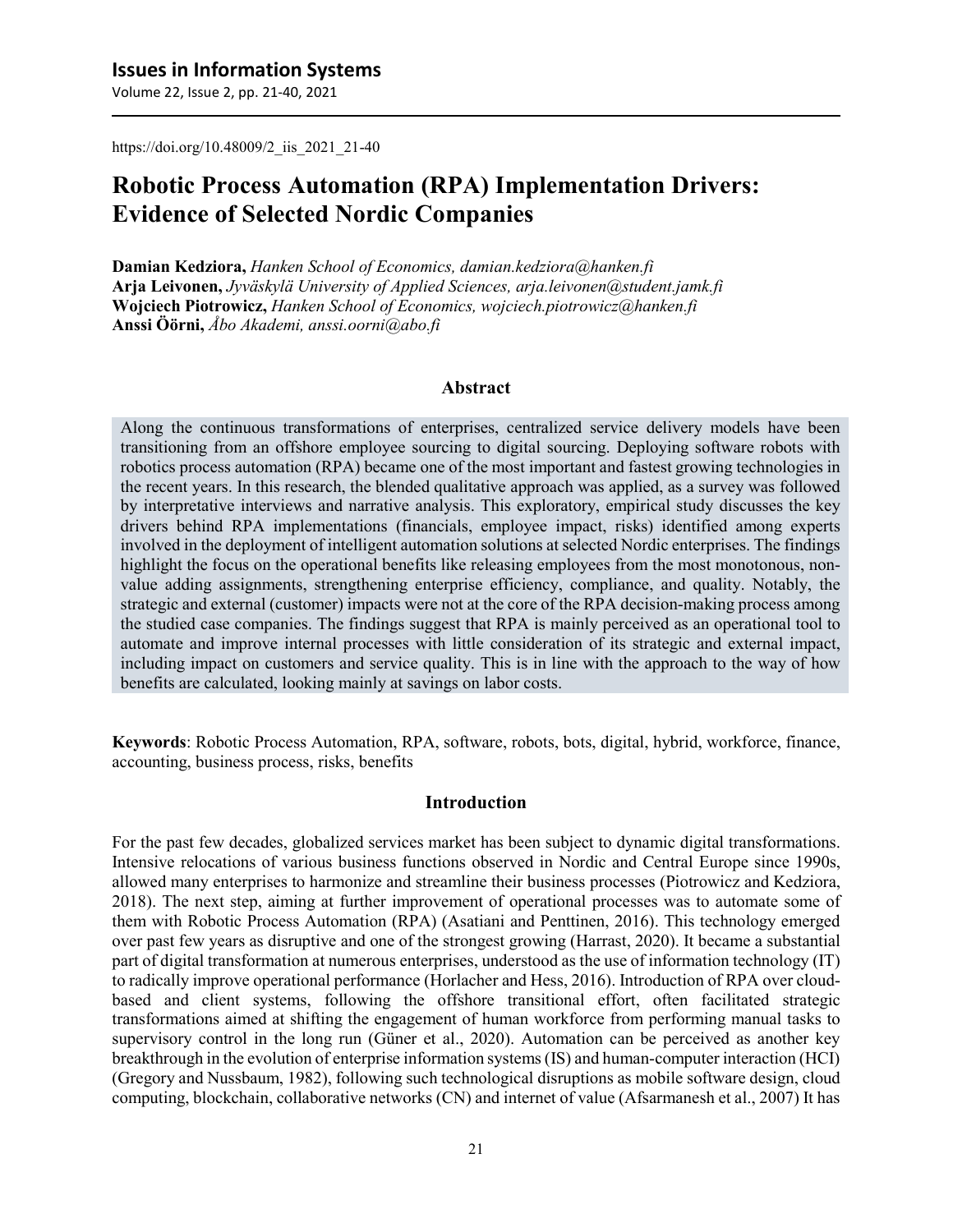Volume 22, Issue 2, pp. 21-40, 2021

been embracing competitive evolution of many companies, responding to so called 'IT productivity paradox', as the information age that was supposed to free employees from the mundane tasks (Uwizeyemungu et al., 2018), has still made many workers feel more and more busy and stressed than ever before. The productivity growth rate has been steadily declining since 2000 (Byrne et al., 2013), which is highlighting the unfulfilled contribution of IT to resource productivity that is the key to each enterprise's success (Beheshti and Beheshti, 2010). Therefore, to avoid the risk of the growth chasm, it is important to study and effectively manage the impact of technological disruptions on the enterprise workforce (Lyu and Zhang, 2017). To overcome the burden of overwhelming tasks, enterprises shall aim at applying digital transformation across the entire value chain, reinventing all processes towards the improved sustainability of disconnected technology and processes (Anthony, 2020). Transforming onto new digital business models, many enterprises already applied hybrid deliveries in various operational domains, combing multiple organizational forms and governance modes (Madakam et al., 2019). Such hybrid organizing can be defined as structures, activities, meanings, and processes by which companies and societies combine aspects of various organizational forms (Battilana and Lee, 2014). Software robotics became increasingly involved in executing tasks alongside people, so the expression 'hybrid workforce' is already in use in regards people and software bots working together (Cewe et al., 2018).

The concept of automation in enterprise information systems has its roots in the workflow automation and screen scraping tools introduced in the early 1990s (Jung et al., 2015; Jeston, 2018), yet the term has started to be in wide use over the past 10 years (Willcocks et al. 2015). With a compound annual growth rate (CAGR) of 29% during 2017-2023 (Reuters, 2018), the number of software bots in the world is estimated to reach 4 million by 2021 (Forrester, 2018). RPA enabled many enterprises where there is still lots of manual, standardized tasks to be relatively quickly deployed and solve some challenged faster and cheaper than traditional, more demanding cross-system integration (May et al., 2009). In the latest use cases reported, robotic software has been evolving onto 'intelligent automation', getting enhanced with cognitive elements of other technologies from artificial intelligence (AI) domain, such as optical character recognition (OCR), natural language processing (NLP), machine learning (ML), as well as blockchain (Anagnoste, 2018; Tang et al., 2019). This type of software acts as a strategic digital transformation lever for global business services (Willcocks et al., 2017), helping enterprises to offer improved, agile value to customers (Aguirre and Rodriguez, 2017). In the next few years, it shall release millions of employees from boredom, enabling their job profiles to transform onto more creative, highly reliant on talent, empathy, negotiation, and customer consultancy (Hallikainen et al., 2018). Nevertheless, the need for human workers remains obvious for more complex tasks based on reasoning and empathy, including arts, management, negotiations, finance and accounting consultancy, bringing people to perform hand in hand with software robots as hybrid workforce (Syed et. al 2020). Therefore, RPA is certainly among technologies that will change the social and corporate landscapes of highly globalized services, as well as their impact on organizational financials, operational processes, development, customers, and growth (Leopold et al., 2018).

Since the decision making process related to the deployment of RPA has not yet been studied extensively, the authors aimed at exploring the field based on reviewing academic sources and information reported by multiple commercial sources, as well as validating empirical data gathered from different RPA suppliers and executive business experts. The goal of this exploratory research is to examine the key decision-making factors related to the implementation of RPA at Nordic companies, in the context of organizational setup and culture. Therefore, the paper addresses four research questions:

- Q1: What was the role of IT department in RPA development?
- Q2: What decision criteria are used for RPA development?
- Q3: What are the risks related to RPA implementation?
- Q4: How independently do software robots in process automation work?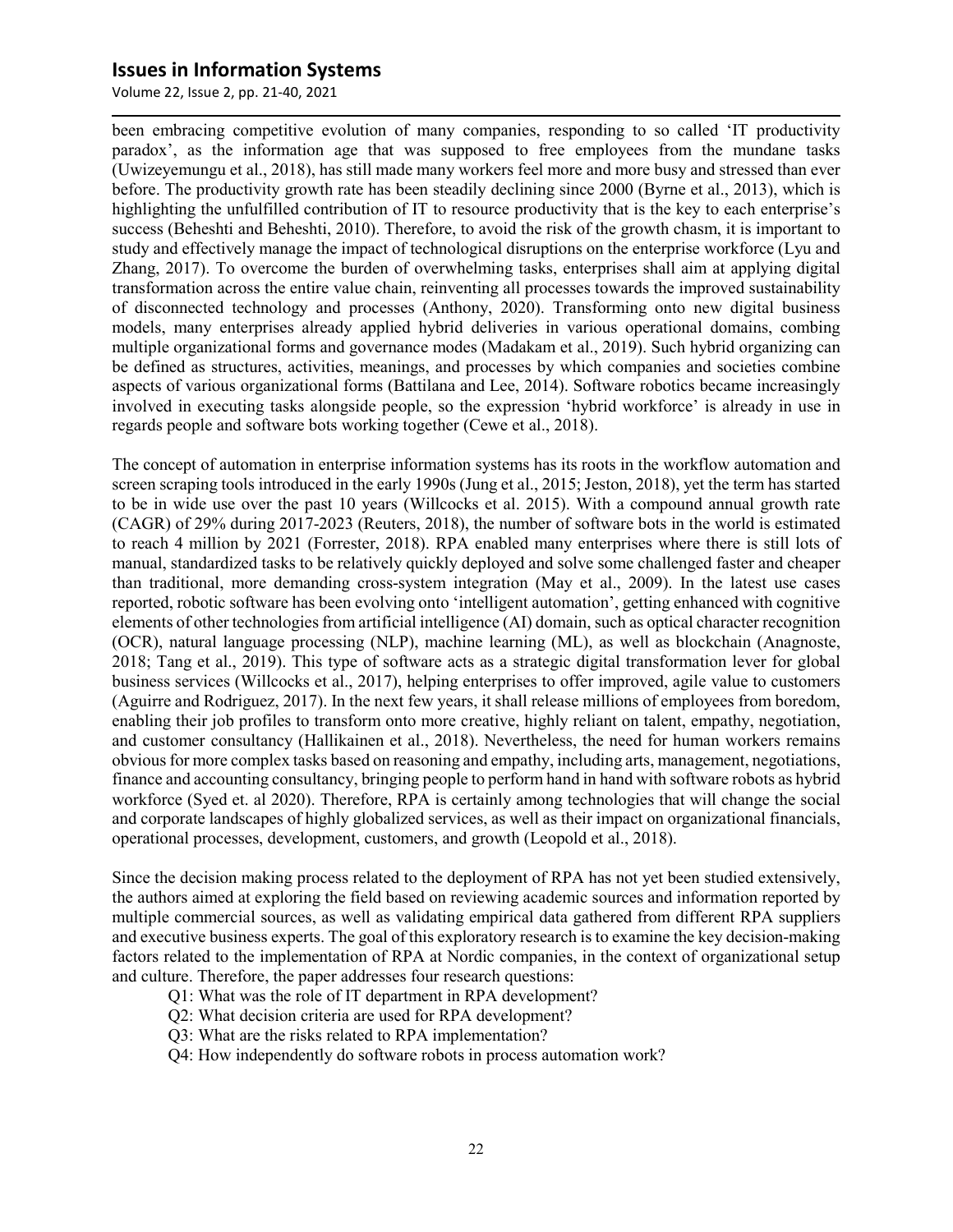Volume 22, Issue 2, pp. 21-40, 2021

#### **Literature**

Robotic Process Automation (RPA) can be described as a type of software acting as "an infinitely scalable virtual human that can be instructed very quickly in order to carry out operational procedures at the speed of a machine" (Lacity and Willcocks, 2016), interacting with legacy IS via graphic user interfaces (GUI), in a similar way as a human worker (Rajesh et al., 2018). Therefore, it is most suitable for tasks where the data needs to be taken from one application or system, transformed, and manipulated according to the welldefined and structured rules, and then uploaded to another system (Bygstad, 2016). The word "robotics" is originating from the engineering and science, including such domains electronics engineering, computer science, mechanical engineering, (Hong et al., 2016) and refers to the electromechanically designed machine that is programmable by a computer and can carry out automatically a complex series of actions (Brady, 1985). RPA though, can be referred to as a perfect example of lightweight IT, or middle-ware (Issa et al., 2009) that has become one of key means of process improvement and co-creating digital customer value in the past few years (Kedziora and Kiviranta, 2018). The term started to be used as an umbrella term for toolset that operates at GUI level for various applications in the similar way that a human worker would do (van der Aalst et al., 2018), using existing computer systems to perform data manipulation, transaction processing, and communication across systems. Software robot can execute tasks on multiple processes and business functions in different time slots. For instance, HR process in the morning, finance process in the afternoon and administrative reporting process in the evening (Patil et al., 2019; Ranerup and Henriksen, 2019). RPA could be linked and used together with other technologies, such as Image Recognition and Optical Character Recognition (OCR) to optimize digitizing processes and adapt to changing web services without requiring intervention from a human worker (Anagoste, 2018).

Before automating any process, the first step in its modelling is to determine what is the context of the task, and to describe the purpose of the model, as well as the situation for which our modelling is carried out (Leno et al., 2018). Business process is a set of activities that manipulates and transforms single or more inputs and then generates output (Harmon, 2014.; Suri, 2017) Information on the current process's state is gathered from the existing execution scenario to illustrate the process's implementation (Martinsuo and Blomqvist, 2010). Formal process diagrams can be referred to as activity diagrams, process maps, workflow diagrams or process blueprints (Aldin and Cesare, 2011). The level of process modelling determines how detailed and precise the descriptions are (Luukkonen et al., 2012), starting from top level, such as map of the section of supply chain, finishing with activities and individual tasks. The process must be defined and standardized before it can be automated, also process optimisation is an important step, such as elimination of non-value-added activities and reduction of decision points (Zhang and Liu, 2018). Breaking processes down into smaller blocks that consist of common sub-processes and tasks can help in effective and consistent re-use of such blocks across multiple processes (Lowes et al., 2017). The more advanced way of extensive process analysis is the process mining, understood as a business method where data gathered from multiple sources is used for business analysis (Shelke, 2018). Process mining is an effective method for extending or enhancing existing process logics by using and exploring additional data from the recorded logs (Kerremans, 2019). With contemporary data mining methods, process data left unused is brought to the forefront, as it contains the exact information on how a business process is carried out (Nominacher, 2018). Using business process analysis, it is possible to identify the areas in the company where a lot of effort is still wasted in repetitive tasks, and such tasks can be partly or fully automated with use of RPA (Kerremans, 2018).

According to the latest report on the Finnish RPA Market conducted by Capgemini, the biggest benefit from RPA is perceived in the business areas of Customer Service, Accounting and Finance, Human Resources, Production and Information Technology (Capgemini, 2020). The RPA candidate processes should be possible to break down into small, rule-based and straightforward steps that are highly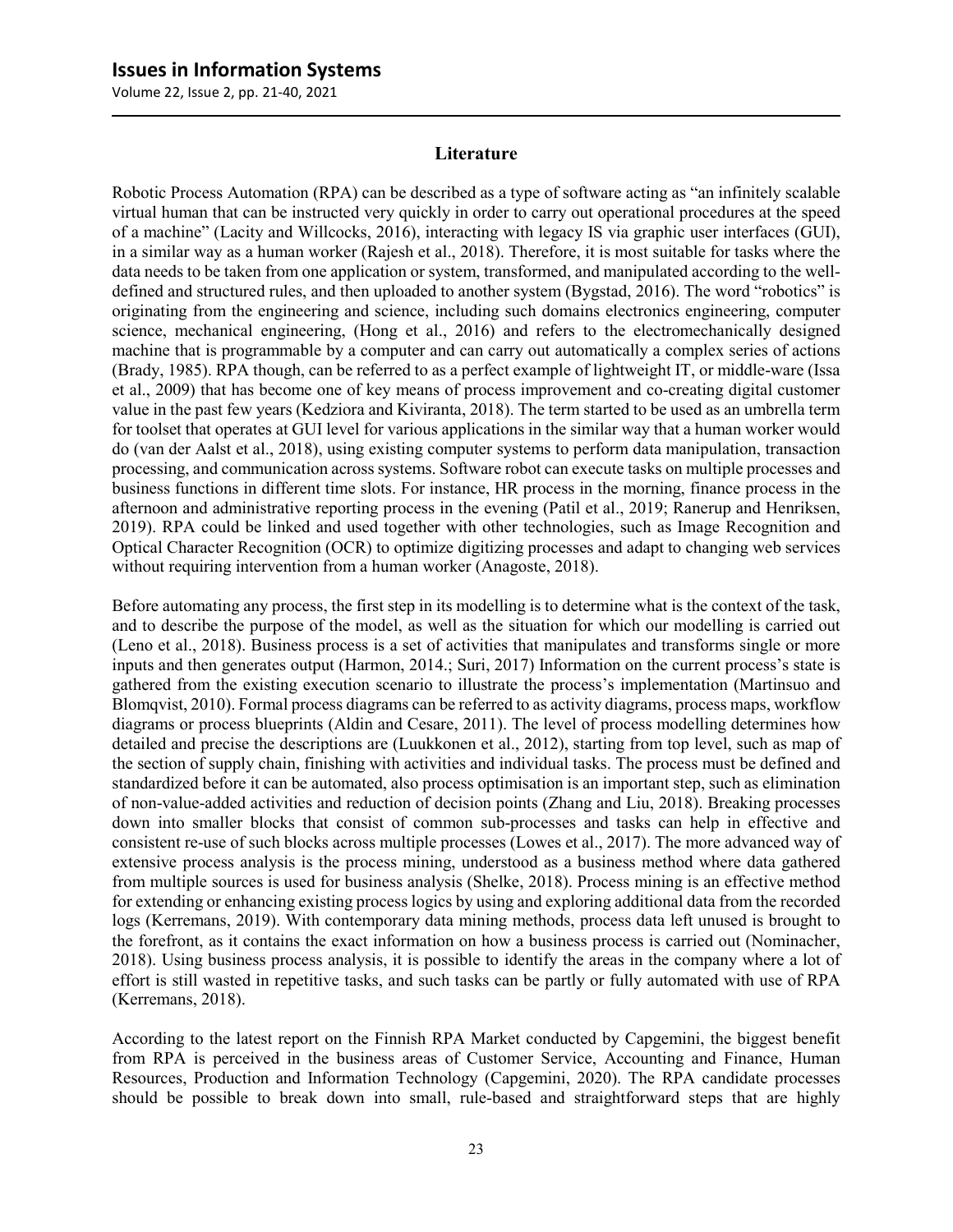Volume 22, Issue 2, pp. 21-40, 2021

standardized with minor exceptions occurring while completing a task. It should not require creativity, complex interpretation skills, nor subjective judgment, but prone to human errors, and including critical functions since the cost of automation should be lower than the cost of errors related to business impact (Fung, 2014; Haliva, 2015; Seasongood, 2017). Workflow automation software can also be used to aid in capturing and scraping certain data fields of interest, such as invoice total amount, tax value, customer contact information, and then translate them into company's database, as well as notifying the relevant employee. Such software eliminates the need for manual data entry, in the same time increasing order fulfilment rates, bringing additional advantages of increased efficiency, speed, and accuracy (Ostdick, 2016).

RPA platforms are commonly built of three elements: deployed package that is commonly called 'software robot', programming tool (studio) and controller (orchestrator) (Barnett, 2015). A programming tool functions by intuitive process mapping (with objects and activities taken from 'drag-and-drop' libraries'), in a language used for the coding architecture that is commonly the .NET /  $C#$  frame (van der Aalst et al. 2018). The controller/orchestrator provides workflows and controls to govern the process of creating, reviewing, updating, approving, testing, and then deploying tasks to the software robots. Controllers assign tasks to grouped or single robots to execute, and monitors/reports on their performance (Swanson, 2019). Some solutions support integration with other systems over open application programming interfaces (APIs) (Piao et al., 2010), mail servers, and web services to aid the user management (BluePrism, 2019). The summary of core capabilities and functions for RPA include categories such as Data Collection, Data Processing and Activities (Table 1).

| <b>CATEGORY</b>                  | RPA FUNCTIONS AND CAPABILITIES                                                                                                                                                                                                                                                                                                                                                                                                                                      |  |  |
|----------------------------------|---------------------------------------------------------------------------------------------------------------------------------------------------------------------------------------------------------------------------------------------------------------------------------------------------------------------------------------------------------------------------------------------------------------------------------------------------------------------|--|--|
| <b>DATA</b><br><b>COLLECTION</b> | Opening emails and attachments<br>1.<br>Scraping data from the web<br>2.<br>Capturing digital data from source systems<br>3.<br>Collecting social media statistics<br>4.<br>5. Logging into web/enterprise applications<br>Obtaining human decisions or input via<br>6.<br>email/workflow                                                                                                                                                                           |  |  |
| <b>DATA</b><br><b>PROCESSING</b> | 7. Copying and pasting data<br>8. Filling forms<br>9. Moving files and folders<br>10. Reading and writing to databases<br>11. Merging data from multiple places<br>12. Extracting structured data from documents<br>13. Extracting and reformatting data into reports<br>or dashboards<br>14. Generating and distributing reports<br>15. Validating or manipulating data based on<br>if/then logic<br>16. Transferring or posting digital data to target<br>systems |  |  |

### **Table 1: Core functions and capabilities for RPA (based on Lowes et al., 2017; Lawson, 2016, Güner et al., 2020; Suri et al., 2017)**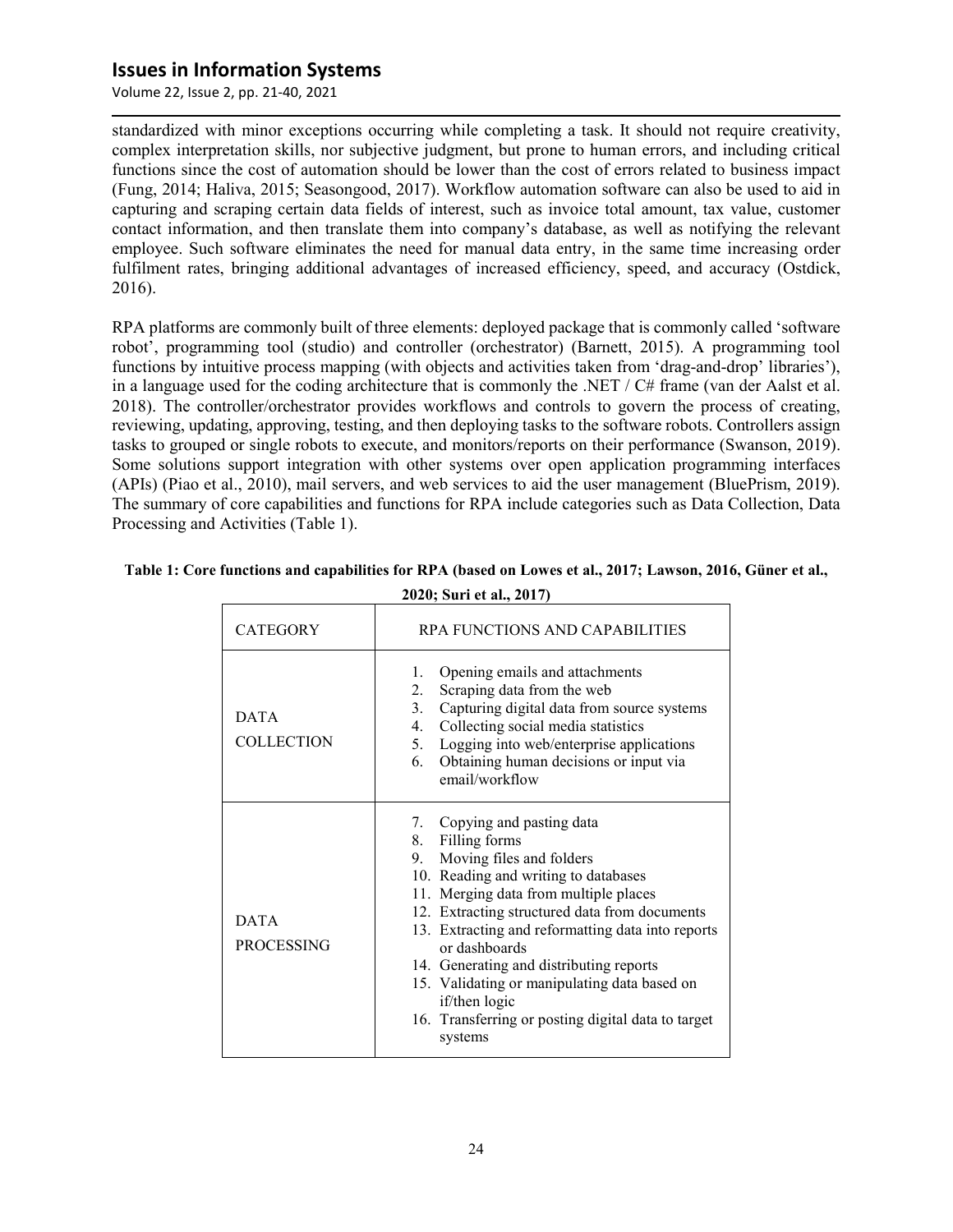Volume 22, Issue 2, pp. 21-40, 2021

| 17. Making calculations<br>18. Connecting to system APIs<br><b>ACTIVITIES</b><br>19. Starting work based on a schedule or<br>electronic trigger |
|-------------------------------------------------------------------------------------------------------------------------------------------------|
|-------------------------------------------------------------------------------------------------------------------------------------------------|

There are multiple benefits from the RPA implementations that facilitated the rapid growth of software robotics over the past few years. According to the Lhuer´s interview with Leslie Willcocks (2017), the return of investment (ROI) ranges between 30 and 200 percent during the first year, the customer service is improved, as the staff has more time to focus on customer interaction, while at the same time employees can benefit from reduced workload, as providing more value for customers in critical in current business relationships (Shehata and Montash, 2019). Therefore, the implementation's success can be measured in terms of the number of hours that have been given back to the business (Ratia et a., 2018). It is also bringing release from boring tasks to the employees, who can now concentrate on the value-added tasks (Fernandez and Aman, 2019), in the same time requiring the organization to prepare complex HR-strategy related to the re-skilling employees and allowing them to use their free time on personal development (Šimek and Šperka, 2019). RPA Centre of Excellence (RPA CoE), being the unit that owns and manages RPA transition at an enterprise, can therefore deliver benefits in the four key areas identified in Table 2 (cost reduction, productivity enhancements, improved customer service, and impact on employees), and the benefits of the implemented system are still holding key place in the understanding and decision making at multiple organizations (Cho and Jung, 2018).

| <b>CATEGORY</b>                                         | <b>RPA BENEFITS</b>                                                                                                                                                                                                                                 |  |
|---------------------------------------------------------|-----------------------------------------------------------------------------------------------------------------------------------------------------------------------------------------------------------------------------------------------------|--|
| <b>COST</b><br><b>REDUCTION</b>                         | Total Full Time Equivalent savings and<br>1.<br>cost reduction<br>Removal of non-value-added processes<br>2.<br>Reduction in training cost<br>3.                                                                                                    |  |
| <b>PRODUCTIVITY</b><br><b>ENHANCEMENT</b>               | Flexibility to scale capacity<br>4.<br>Work around the clock<br>5.<br>Detailed data capture<br>6.<br>7. Better management information<br>Advancing digital transformation practises<br>8.<br>in organizations of both public and private<br>sectors |  |
| <b>CUSTOMER</b><br><b>SERVICE</b><br><b>IMPROVEMENT</b> | 9. Processing lead-time shortening<br>10. Accuracy in handling customer orders<br>11. Customer satisfaction improvement<br>12. Quality improvement<br>13. Compliance improvements<br>14. Advancing organization practises                           |  |

| Table 2: Categories of RPA Benefits (based on Lawson, 2016; Sengupta et al., 2017; Lowes et al., 2017; Singh |  |
|--------------------------------------------------------------------------------------------------------------|--|
| 2018; Jimenez and Ramirez, 2019)                                                                             |  |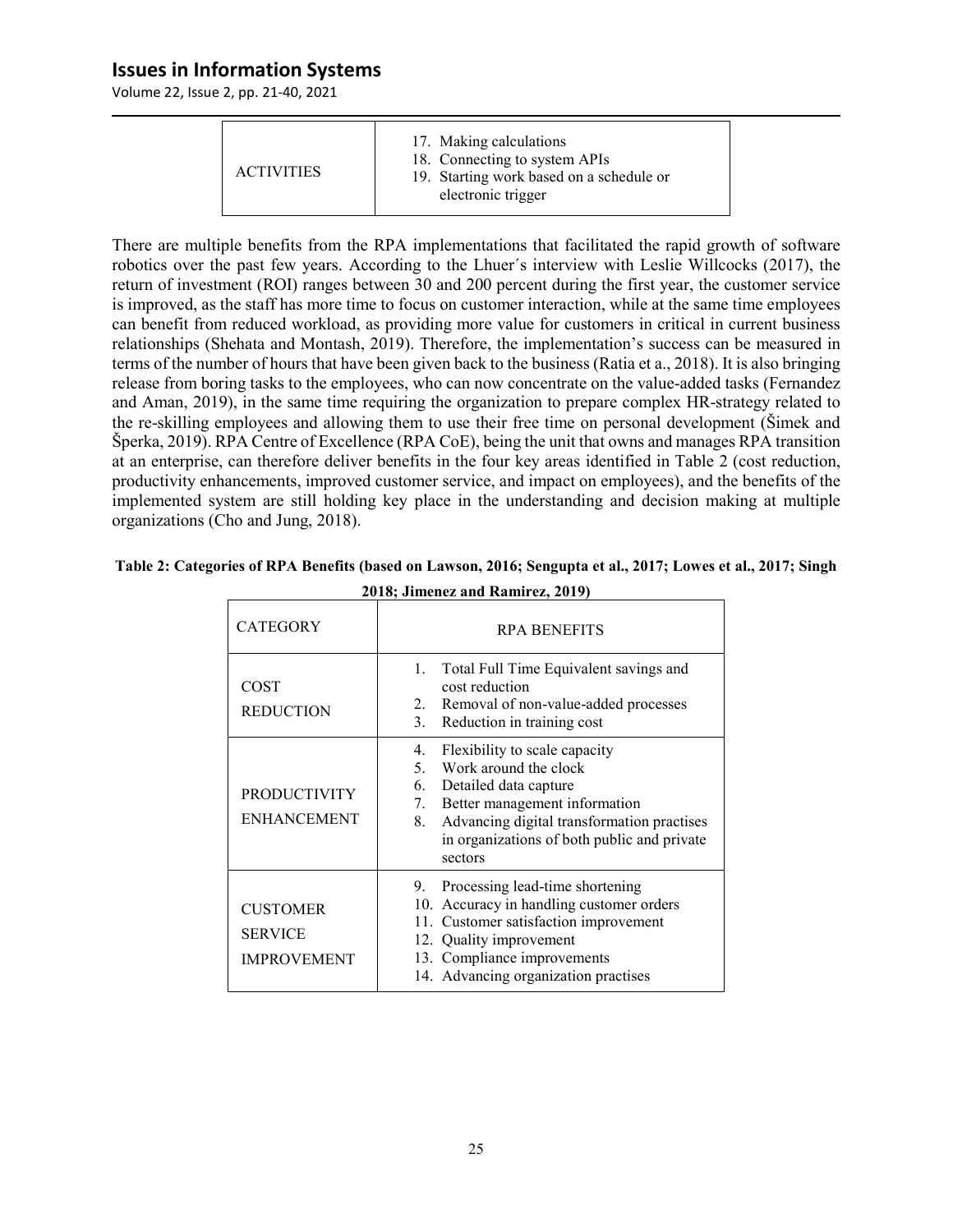Volume 22, Issue 2, pp. 21-40, 2021

| <b>IMPACT ON</b><br><b>EMPLOYEES</b> | 15. Releasing from repetitive and mundane<br>tasks<br>16. Higher employee satisfaction<br>17. Improved employee morale<br>18. Upskilling and learning new things<br>19. Providing employees with more capacity to<br>be proactive and suggest improvements |
|--------------------------------------|------------------------------------------------------------------------------------------------------------------------------------------------------------------------------------------------------------------------------------------------------------|
|                                      |                                                                                                                                                                                                                                                            |

As for the risks related to RPA implementations, PwC (2017) presents five categories of risks: executive, technical, change management, operational, and functional risks (Table 3). The speed of the robot, poor quality of input data causing multiple business exceptions has been mentioned (Hallikainen et al., 2018), as the ways robots recognize the elements of GUI are already robust, they are not entirely impervious to system issues and changes, particularly when interacting via virtualized environment (remote desktops, Citrix). Robots have no "common sense" and their results are deterministic, so any faults in the input or in the process logic will follow with the bot's replication of errors until further noticed (Lowes, 2017).

# **Table 3: Categories of RPA Risks (based on Gejke, 2018; Bhatnagar, 2020; Fernandez and Aman, 2018;**

**PwC, 2017)**

| <b>CATEGORY</b>                    | <b>RPA RISKS</b>                                                                                                                                                                                                                                                                                                                  |  |
|------------------------------------|-----------------------------------------------------------------------------------------------------------------------------------------------------------------------------------------------------------------------------------------------------------------------------------------------------------------------------------|--|
| <b>EXECUTIVE</b>                   | More rigid organization<br>1.<br>Dependence of RPA<br>2.<br>3.<br>Loss of expertise<br>4. Lack of sponsorship<br>5. Isolated goals<br>6.<br>No IT-Business alignment                                                                                                                                                              |  |
| <b>TECHNICAL</b>                   | Integration<br>7.<br>8<br>Fault-tolerance<br>9. No component reusability<br>10. Legacy apps silos<br>11. Robot authorization<br>12. Wrong testing approach<br>13. Cybersecurity                                                                                                                                                   |  |
| <b>CHANGE</b><br><b>MANAGEMENT</b> | 14. Employee resistance<br>15. Wrong communication<br>16. No understanding of the RPA concept<br>17. No HR strategy<br>18. Skills requirements<br>19. Drive change only by ROI perspective                                                                                                                                        |  |
| <b>OPERATIONAL</b>                 | 20. Quality of data<br>21. Project leadership<br>22. No existing, concrete measurements for<br>processes (SLAs/KPIs)<br>23. RPA may hinder real progress<br>24. Scalability issues<br>25. No development in the core systems<br>26. No component reusability<br>27. Poor documentation<br>28. Knowledge loss<br>29. Human control |  |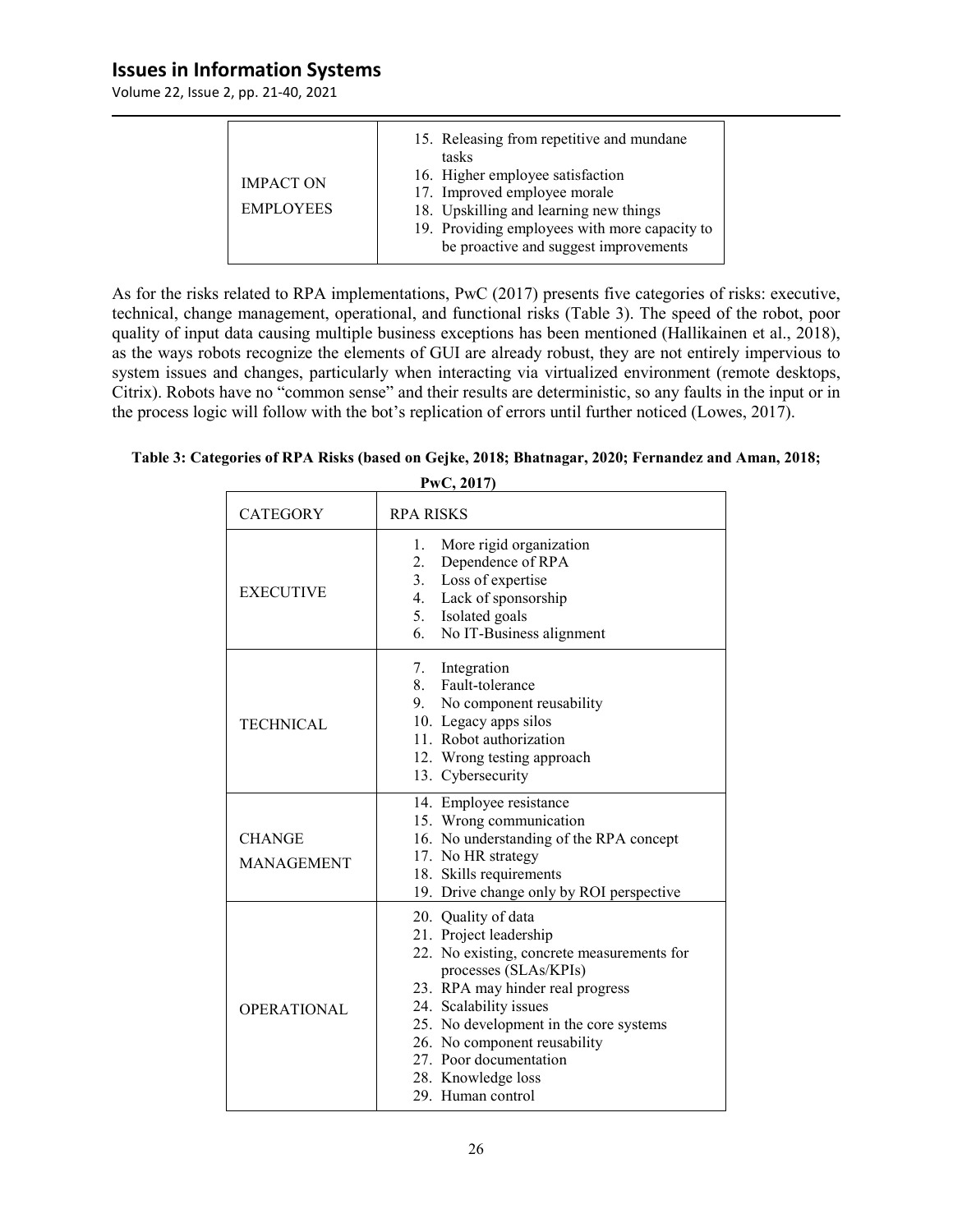Volume 22, Issue 2, pp. 21-40, 2021

RPA vendors market contains over 50 software platforms, yet three of them are widely regarded as the top ones: UiPath, Blueprism and Automation Anywhere (Forrester, 2019). Vendors of RPA platforms present their products and tools to be easy to learn, use and implement, also for business workers without technical background, promoting 'citizen developer' concept (UiPath, 2018). This can be effective for basic, straightforward tasks, but in order to reach full potential of sophisticated products, professional skills are required for preparation, deployment and ongoing optimization of RPA solutions (Kirchmer, 2019) Every successful implementation requires at least basic software development background, and high-quality automation of more complex processes cannot be developed without solid skills in programming (Ström, 2017). There are two key licenses types for RPA products: 'attended' where bots respond to workertriggered actions by automatically performing certain tasks to simplify a workflow, and 'unattended' where bots automatically complete the back-office tasks at scale with minimal employee intervention, run from the controller/orchestrator (Isaac et al., 2017). When an exception or an error occurs, some human expert (supervisor of the robot) needs to troubleshoot and determine the root-cause and fix it, most often by restarting the bot so that the process can be resumed where it had stopped (Untrite, 2017).

The reported cases available in the academic literature, highlight substantial diversity when it comes to RPA governance models, engagement of IT and its impact on organizational workforce (Ivančić et al. 2019). In the Telefónica O2 case described by Lacity et al. (2016), the involvement of IT department was relatively big, evolving from the initial negative concerns, to positive involvement and ownership strengthened by the successful wide range implementations. Even though some of 'pure skeptics' who oppose any change because of their values and/or previous experiences (Lennerfors, 2015) was also noted. The Deutsche Telekom (DT) case presented by Schmitz et al. (2018), the role of IT department was relatively minor, limited to occasional consultation and passing information. Similarly, in the case of Nordea Bank, reported by Kedziora and Penttinen (2020), the IT department was dedicated to arranging accesses to the complex IT systems setup, as well as to improving technical elements if Nordea's RPA platform (e.g. gateways, data storage, databases, virtual private networks (VPNs), proxies, backups, and Redis caching). In some of the cases reported, RPA CoE has also been facilitating employees from the perspective of re-skilling and personal development, as their assignments and job profiles started to transform onto more challenging and demanding (Ratia et al., 2018). Davenport and Kirby (2015) demonstrate that robotic automation supports and proves human's role in ensuring that tasks are not always being effectively performed by systems owned by enterprise IT departments. Even though software bots can quickly reduce the number full-time employees bringing saving of the size of "4.5 people with 1 digital workforce," (Dunlap and Lacity, 2017), the employee perceptions towards automation are still reported positive in many research samples (Gnambs and Appel, 2019), with minor threats related to jobreplacement and competitiveness at the labor market (Swanson 2019, p.1011). Interestingly, along the digital workforce transformation at multiple organizations, some new business functions and roles usually placed inside IT organization have also been identified (Table 4).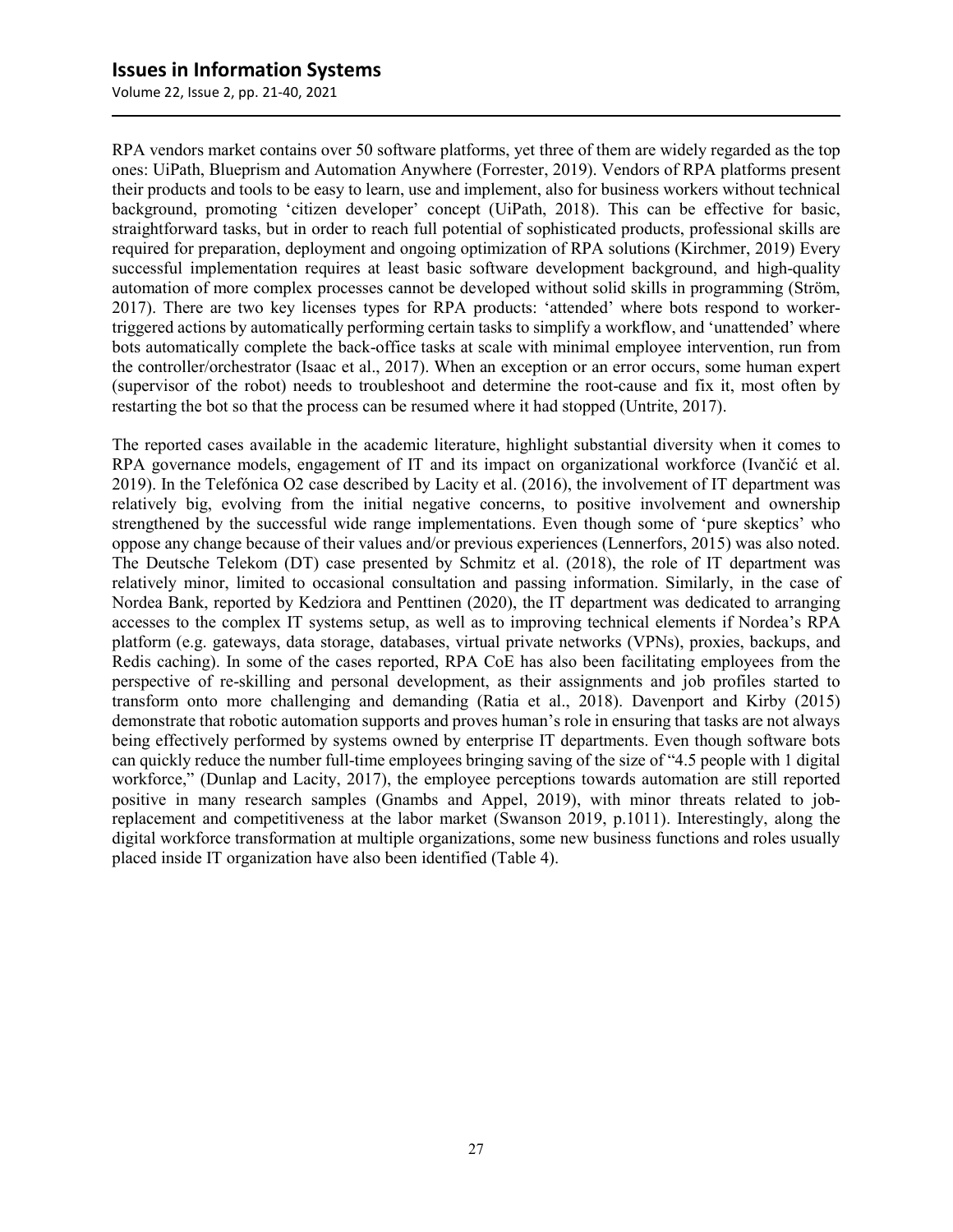Volume 22, Issue 2, pp. 21-40, 2021

| <b>CATEGORY</b>                                                          | <b>EMPLOYEE IMPACT</b>                                                                                                                                                                                                                       |  |
|--------------------------------------------------------------------------|----------------------------------------------------------------------------------------------------------------------------------------------------------------------------------------------------------------------------------------------|--|
| <b>ROBOT</b><br><b>CONTROLLER</b>                                        | Manager of the robots and primary point of<br>1.<br>contact<br>Takes care of scheduling of the robots, monitors<br>2.<br>processing and signals potential issues                                                                             |  |
| <b>BUSINESS USER</b>                                                     | 3.<br>Employees that handle the exceptions generated<br>by the robot                                                                                                                                                                         |  |
| <b>PROCESS</b><br><b>ROBOTICS</b><br>DEVELOPER AND<br><b>MAINTENANCE</b> | Develops objects and processes within the<br>4.<br>process robotics application<br>Maintains modelled processes in case of changes<br>5.<br>within applications<br>Is first point of contact for robot controller in<br>6.<br>case of issues |  |
| <b>TECHNICAL</b><br><b>APPLICATION</b><br><b>MANAGER</b>                 | Installs and maintains process robotics software<br>7.<br>(server/virtual desktops infrastructure/local)<br>Maintains the system and security settings<br>8.<br>Monitors if applications are running<br>9.                                   |  |
| <b>VENDOR</b><br><b>SUPPORT</b>                                          | Support in technical maintenance of the process<br>10.<br>robotics software and high priority issues                                                                                                                                         |  |

### **Table 4: Employee impact on the role descriptions related to RPA (based on Singh, 2018; Dunlap and Lacity, 2017; Gnambs and Appel, 2019)**

#### **Research Design**

The research approach assumed in the paper is a combination of qualitative case study, basic qualitative study, and grounded theory. It followed the interpretive and critical reasonings (Orlikowski and Baroudi, 1991; Mingers, 2001), being primarily inquiry-oriented (Kyle, 1980), as the purpose of the research was to explore new perspectives on how the digital transformation with use of RPA affects enterprise operations. According to Merriam and Tisdell (2015) the applied research is designed to improve the practice quality, and the main purpose in the evaluation research is to form a basis for business decision making by collecting data on the value of a process, technique or program. In this paper, the focus is to develop insights about the patterns considering the process of RPA solutioning and decision making. Strengthening the practical perspective in the study was achieved by the professional experience of one of the authors, who at the moment of finalizing the paper, has been working for over 2,5 years at one of the renowned Nordic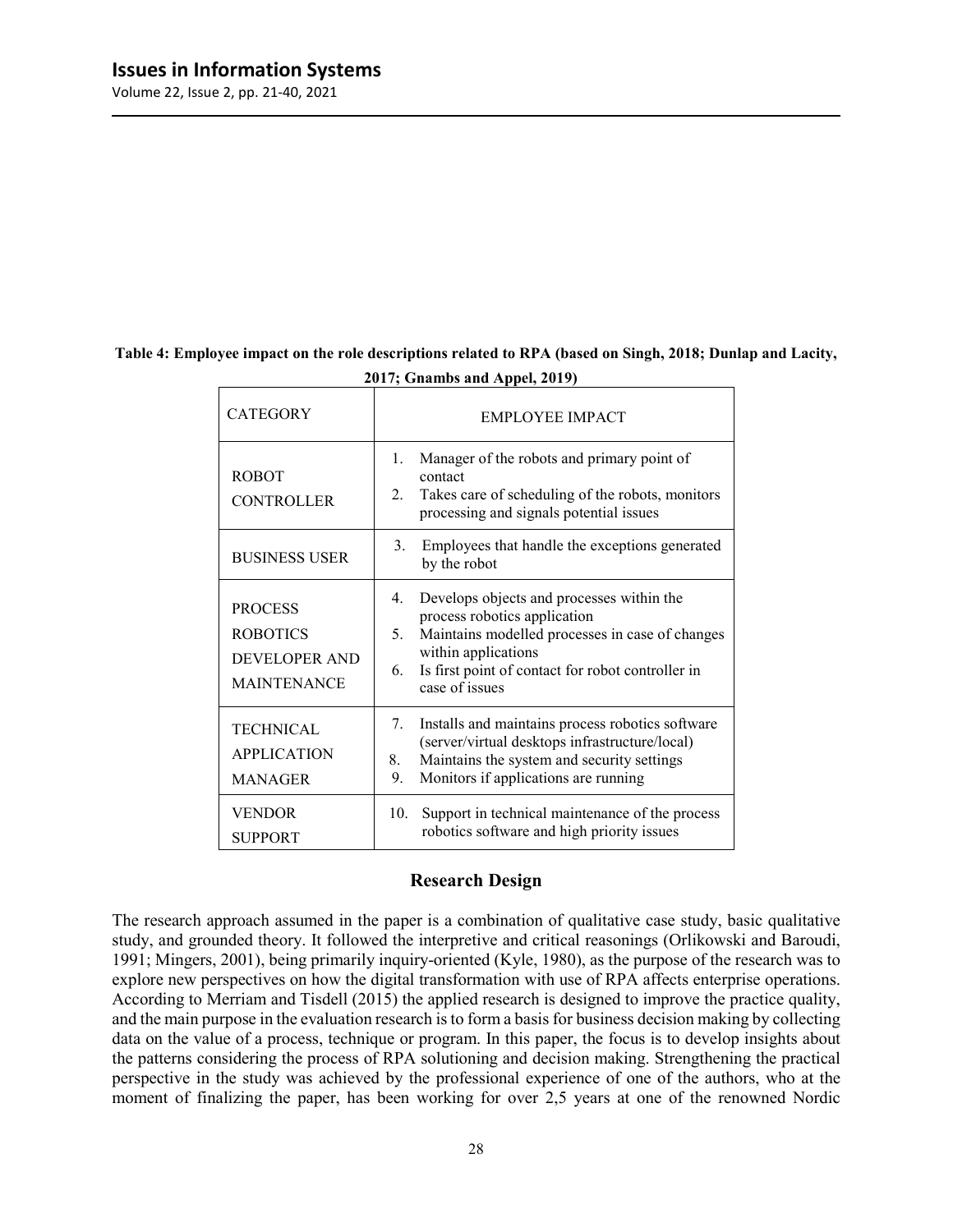Volume 22, Issue 2, pp. 21-40, 2021

providers of Intelligent Automation services, directly involved in modelling and deploying RPA solutions for enterprises from Nordic and Central Europe, focusing on facilitation of their sustainable digital transformation.

The research data was mostly collected from interviews that took place between 2018-2019, since despite there was a limited amount of academic material available on the RPA phenomenon, researchers managed to find business experts who work on the subject and have insights on the studied research problem. Taylor et al. (2016). described qualitative interviewing to be unstructured, nondirective, non-standardized, and open-ended interviewing. Therefore, the interviews were prepared with material analysis where the documents have been provided by the interviewees. The four transcripts in question, later referred as research documents, were compiled from three organizations, and included detailed information on best practices how these organizations are choosing tasks to be automated. According to Bowen (2009) documents differ from interview data, as documents contain images and text that have been compiled without a researcher's intervention, and often these documents provide supplementary research data. The interviews were conducted as semi-structured interviews, which means that the questions were flexibly formulated, or the interview has been a be a mix of both strictly formulated questions and more freely structure questions. (Merriam and Tisdell, 2015). The sample questions used during interviewing rounds are provided in Appendix.

The interviews took place between 17.9.18 - 11.3.19. The interviewees are employed in managerial/expert roles related to RPA and represent four different organizations based in Finland, from medical, real estate and accounting industries. All the interviewees have strong practical experience in using RPA at finance and accounting tasks and have been involved in the process of choosing the tasks suitable for automation, as well as choosing the type of RPA solution. The interviewees were holding different roles in RPA teams, from top managers to coders, as well as human resource experts. In this paper, the interviewees are referred as P1, P2, P3 etc. to P8.

| Table 5. HIRT VICWEE 8 profilling actails |                                    |                                    |  |  |
|-------------------------------------------|------------------------------------|------------------------------------|--|--|
| <b>INTERVIEWEE</b><br><b>CODE</b>         | POSITION IN<br><b>ORGANISATION</b> | <b>INTERVIEW TIME</b><br>(MINUTES) |  |  |
| P <sub>1</sub>                            | RPA Developer                      | 40                                 |  |  |
| P <sub>2</sub>                            | Product owner                      | 47                                 |  |  |
| P <sub>3</sub>                            | Personnel manager                  | 30                                 |  |  |
| P <sub>4</sub>                            | Head of intelligent automation     | 40                                 |  |  |
| P <sub>5</sub>                            | Senior manager                     | 40                                 |  |  |
| <b>P6</b>                                 | Service manager                    | 40                                 |  |  |
| P7                                        | Product owner                      | 45                                 |  |  |
| P8                                        | Specialist                         | 35                                 |  |  |
|                                           | Total time                         | 317 minutes (5 hours $& 17$ min)   |  |  |

#### **Table 5: Interviewee's profiling details**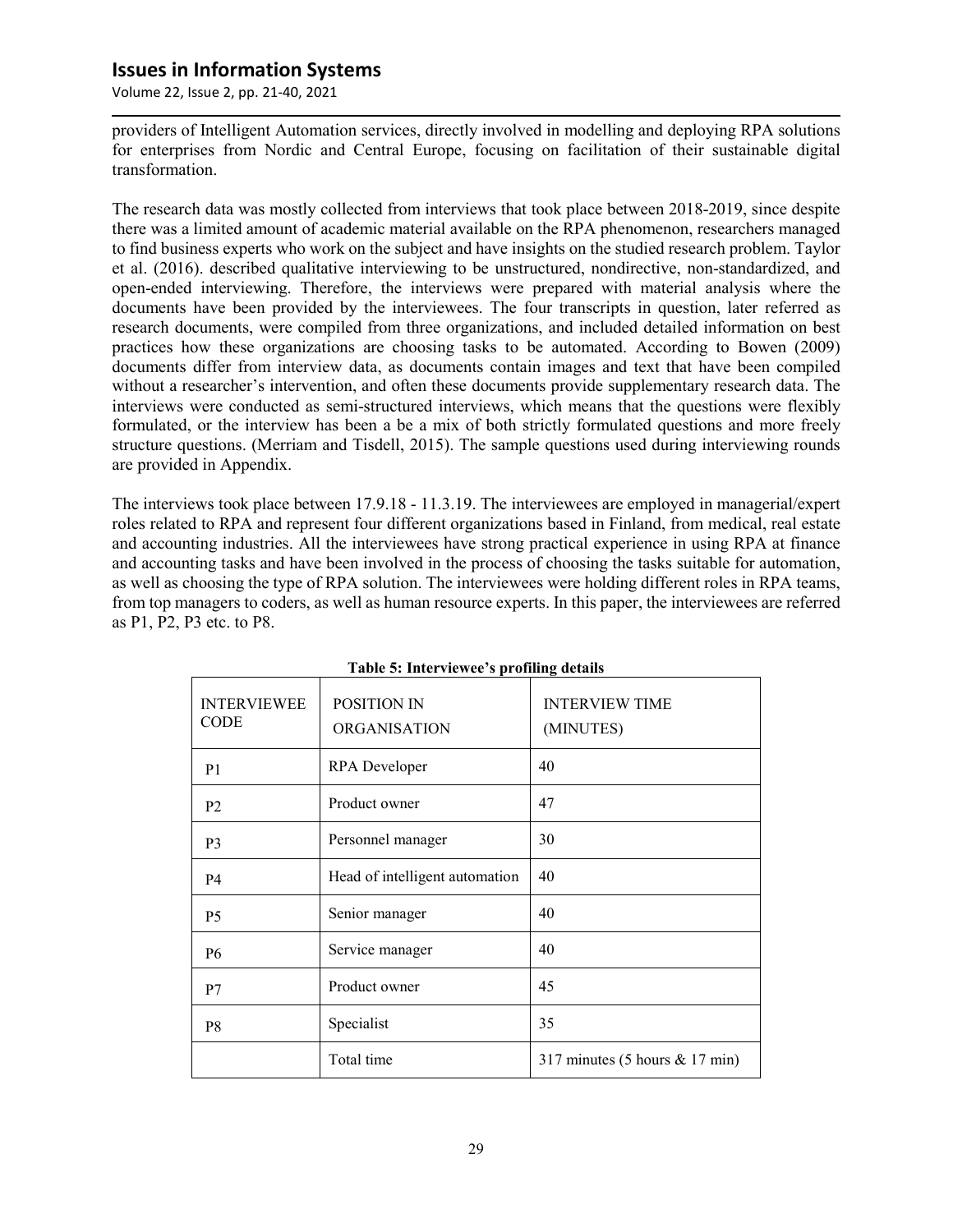Volume 22, Issue 2, pp. 21-40, 2021

Two interviews were conducted in person, face-to-face and the remaining six were conducted online via Skype for Business. The meetings were conducted in Finnish and then findings translated to English. The interviews were booked for one hour and their duration varied between 35 to 47 minutes, total length of interviews was 317 minutes, i.e. 5 hours and 17 minutes. All interviews were transcribed. The content analysis was the complex process of organizing information into several categories related to the central research questions (Bowen, 2009). Document analysis included skimming, reading, and interpretation. This process combined elements of thematic analysis and content analysis, as the document analysis can be understood as a complementary collection procedure supported by triangulation and theory building (Bowen, 2009).

#### **Results**

This section presents the findings, organized as answers to research questions.

#### **RQ1: What was the influence of IT department on RPA development?**

The observed organizations differed quite dramatically judged by their RPA development process as both bottom-up and top-down approaches to robotic process automation were evident in our data. In one of the organizations, the citizen developers were clearly the promoters of RPA. The impetus of the development work was to increase their personal productivity or that of the team through automating the tasks the citizen developers had first-hand knowledge of. In most cases reported, the implementation was performed by internal resources, yet in 3 of them, it was done by the external providers. The IT department was only involved in the installation and maintenance of the tools for RPA development, yet, had no role in actual development or maintenance of the robots. Half of organizations (4/8) reportedly had some systematic process for identifying processes that could be improved through application of RPA.

*"The concept is that ideas come as widely as possible, from different sides. We come here to the workspace, and we have a list of where they are collected. We make such quick check of each idea and assess the potential of whether it works in RPA or not. And if it doesn't suit for RPA, then it will be taken elsewhere in the IS tube (from idea to solution) or will get redirected elsewhere, but it is not meant for that idea to stay here in our barrel to hold forever." Informant 7*

The motivation driving the automation came mostly from the top management, which either saw RPA as a means of increasing productivity or were simply exercising mimetic isomorphism (Dimaggio and Powell, 1983), imitation of other organizations. All case companies also followed a formal IT development process for RPA development. The IT department was involved at least in the decision making if not in the actual development of the robots. Actual development work was variously outsourced or done inhouse either by the IT department or a separate RPA development team. Moreover, in one case, the IT department was assisting with re-skilling some employees and changing their job profiles, when they moved from business positions to the robotics unit.

#### **RQ2: What decision criteria are used for RPA development?**

All of the interviewed companies reported similar development goals and development criteria, aiming for similar benefits as a result of RPA implementation. RPA was applied first and foremost to increase productivity through eliminating manual labor in highly repetitive tasks. Nonetheless, robots are never able to fully replace human workforce, in any business domain and indutsty (Tuisku, 2019). Accordingly, the number of workspaces of full-time equivalents (FTEs) the software robot was expected to eliminate was the main decision criterion for accepting the request for RPA development. It is noteworthy that only one organization reportedly applied the criteria also for choosing between the RPA requests, possibly because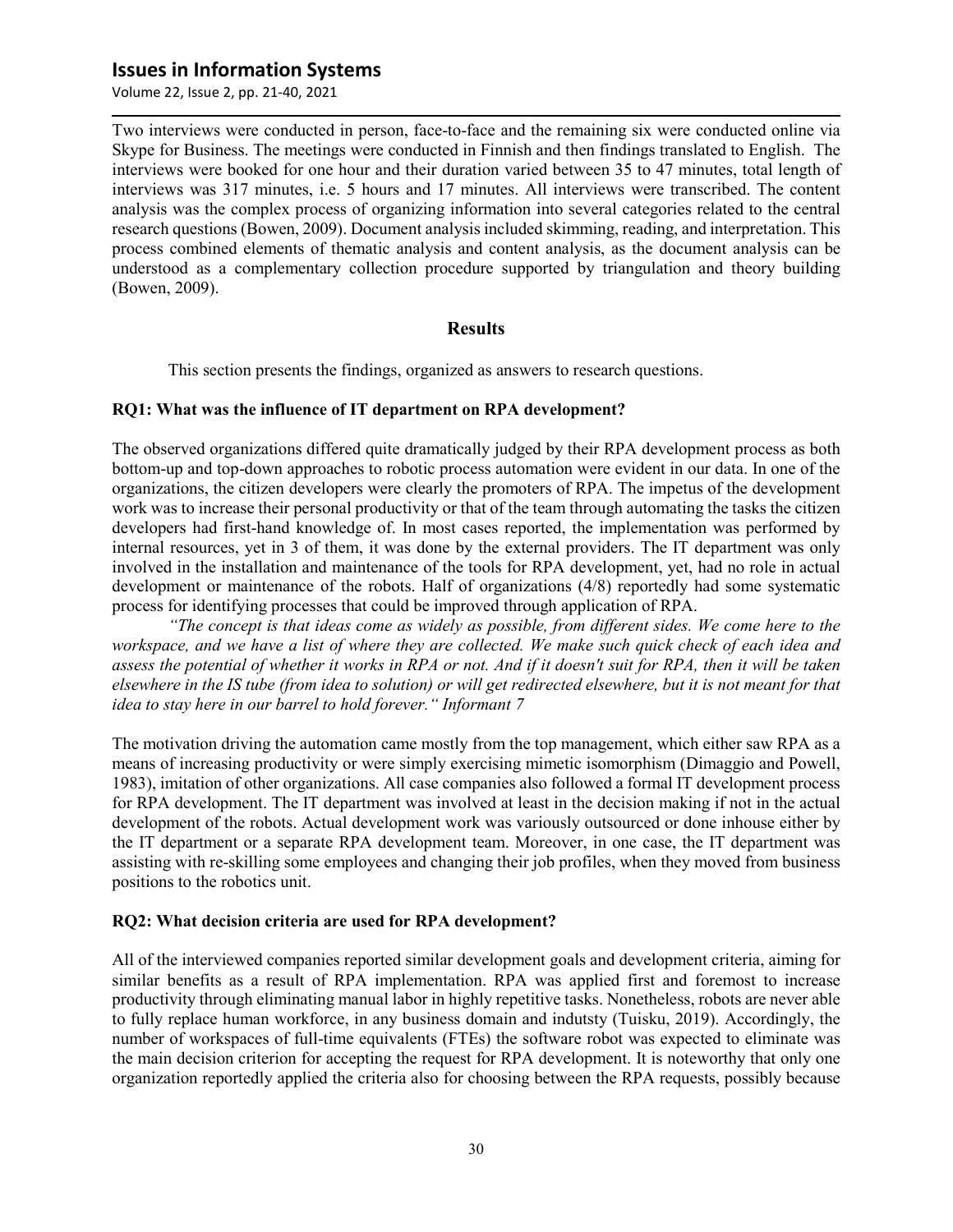Volume 22, Issue 2, pp. 21-40, 2021

RPA is still a relatively new technology for most organizations, the investments in RPA are still growing, and the development backlog for RPAs has not yet grown to become a problem of its own.

*"In other words, the aim is to achieve cost savings, i.e. to free up staff skills for expert tasks and then again to automate such easier routine tasks." Informant 3*

To the contrary, some interviewees expressed a degree of exasperation as they found it difficult to identify sufficiently many uses for software robots to meet the top-level management's push for increased application of RPA. These cases are reflective of mimetic isomorphism at work at the top-level management of the said companies. As it often happens, the management team is afraid of their company falling behind competition in application of a new technology. The mere sight of other companies experimenting with the technology is sufficient to prompt the management to act without having a clear picture of the capabilities and proper applications of the technology.

*"Here's pretty interesting stuff, just like even bringing the event driven technology trend. (…) it is kind of what automation seeks is that we want to achieve more in less time, reduce costs and eliminate mistakes." Informant 5*

Another outcome of using only the FTE criterion for decision making is that strategic applications of RPA were entirely missing in our data set even though some interviewees hinted at other benefits than increase productivity, such as more timely information for decision-making and new insight in the quality of the data itself as the employees, now freed from the repetitive manual labor by the software robots, spend their work hours increasingly inspecting the work of the robot and, in particular, chasing and solving the exceptions, which the robot has failed to process successfully.

#### **RQ3: What are the risks are related to RPA implementation?**

The organizations interviewed were clearly divided into two groups judged by their view on RPA related risks. Those, who used software robots in relatively limited numbers and for limited tasks, such as account reconciliation of periodical reporting, did not experience substantial RPA related risks past normal IS related security risks. Those, who had applied RPA more extensively (4/8), had realized that software robots are relatively vulnerable to large-scale problems such as the robot malfunctioning because of updates to the underlying systems.

*"I don't think we've figured out yet how much time it takes (…) when it comes to an update, a system update, a pdf update, an excel update, it requires quite a bit of testing and re-coding and that they run that are in production and scheduled as they work." Informant 1*

The main problem with malfunctioning software robots in large-scale applications is that the organization has to prepare for going back to using manual labor to do the job of the malfunctioning robot. Keeping workforce in reserve for such occasions, of course, would negate the cost savings of the robots, at least for the period it takes to fix the robot and put it back into production. The interviewees well realized that software robots are particularly vulnerable to such malfunctions because of their high dependence on several layers of underlying systems.

*"The work instructions are precise, and it is still preserved how a human does and what a robot brings to it. And yes, new employees are taught what to do even if the robot does it, just in case. It is ensured that you know how to do it manually. Yes, there was already little concern if the old employees were not replaced by anyone or the like." Informant 1*

#### **RQ4: How independently do software robots in process automation work?**

All of the interviewees, who explicitly discussed the extent of automation (i.e. 4/8 persons), told us that, up to now, their organizations have automated, with robots, solitary steps of processes rather than even attempting to automate the whole process from end to end. Some interviewees (1/8) were of the opinion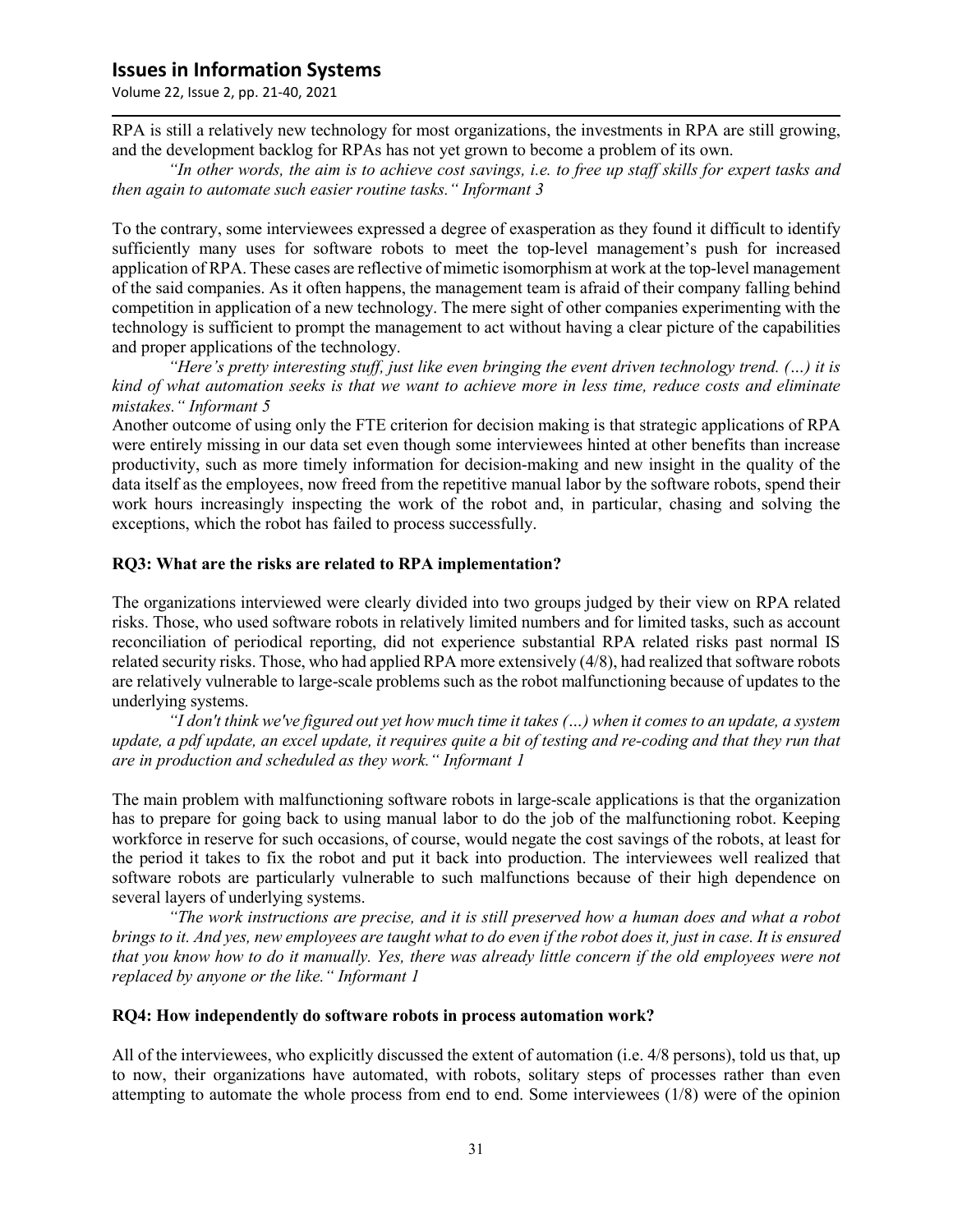Volume 22, Issue 2, pp. 21-40, 2021

that RPA will remain confined to automating solitary steps of work processes rather than automating the whole process from end to end. They emphasized that the current RPA implementations are not instances of artificial intelligence (AI). Rather, the robots manage relatively limited tasks, which are typically highly repetitive. Further, the robots can take care of the typical cases only as manual labor is used for exception handling.

*"Let's start with the very first routine tasks, and as we move robotics forward, we will definitely have machine learning at some point, artificial intelligence at some time, yet these have their own nuances. I think all three together will revolutionize our environment in the next five years." Informant 5*

Others (3/8), though, saw removal of all manual labor in the process through automation as the next logical step. These interviewees expressed that end-to-end automation involves extensive exception handling, which in turn requires self-improving algorithms, i.e. machine learning or some other type of artificial intelligence. Recovery from erroneous data in the underlying systems, such as an invalid cost center identifier in the RPA input was given as an example of such complex exception handling. In sum, we can say that the majority view among the RPA experts seems to be that RPA development is on path toward end-to-end process automation, yet this trend is conditioned on self-improving algorithms being developed for effective exception handling.

#### **Conclusions**

This section is concluding findings from the field work and comparing them against the reviewed literature. Later, it addresses its theoretical and practical implications, as well as limitations and recommendations for future research.

There was no uniform role of IT department in the RPA development. Some implementations were based on citizen developers, while in other organizations, IT department was involved in identification of processes for improvement, following the path used for other IT systems implementations. Thus, RPA was not different from other systems and earlier experiences could be used to identify, improve, and automate processes. The implementation was in some cases outsourced to external companies or completed by internal teams. Moreover, in one case company, the IT department was also facilitating the job profile change of some employees who moved from the business side to the RPA CoE inside organization. Such practices have also been formerly reported in the literature.

When looking at decisions made by enterprises to implement RPA, those were mainly aiming at realization of benefits such as increased productivity through eliminating labor in highly repetitive tasks, reflected in reduction of person-years/FTEs. This was already identified in earlier research (Lawson, 2016; Sengupta et al., 2017; Lowes et al., 2017; Singh 2018; Jimenez and Ramirez, 2019). When the decision was made, the second stage was to identify processes that will deliver the highest benefits. There was also pressure from the market, when the competitors were implementing RPA that accelerated also other companies to follow –RPA implementation become the market standard and trend. This is no different from other new technologies disrupting Information Systems, such as cloud computing, or e-procurement (Piotrowicz and Irani, 2010). What is interesting in case of RPA, the focus on operational benefits was dominating, such the reduction of work force and increase in efficiency, yet there was some evidence that also strategic, intangible, and non-financial benefits were considered, including better data quality and timely access to information for decision making purposes, and these benefits were also mentioned earlier in literature (improved management information). Interviewees did not mention any customer-related benefits, which suggest that the implementation was focused on internal, back-office processes, without consideration of wider impact. Impact on employees was also considered, as listed earlier in the literature (Table 2), though not all the impacts were listed. While there was consideration of removal of repetitive tasks, impacts such as employee satisfaction, were not mentioned.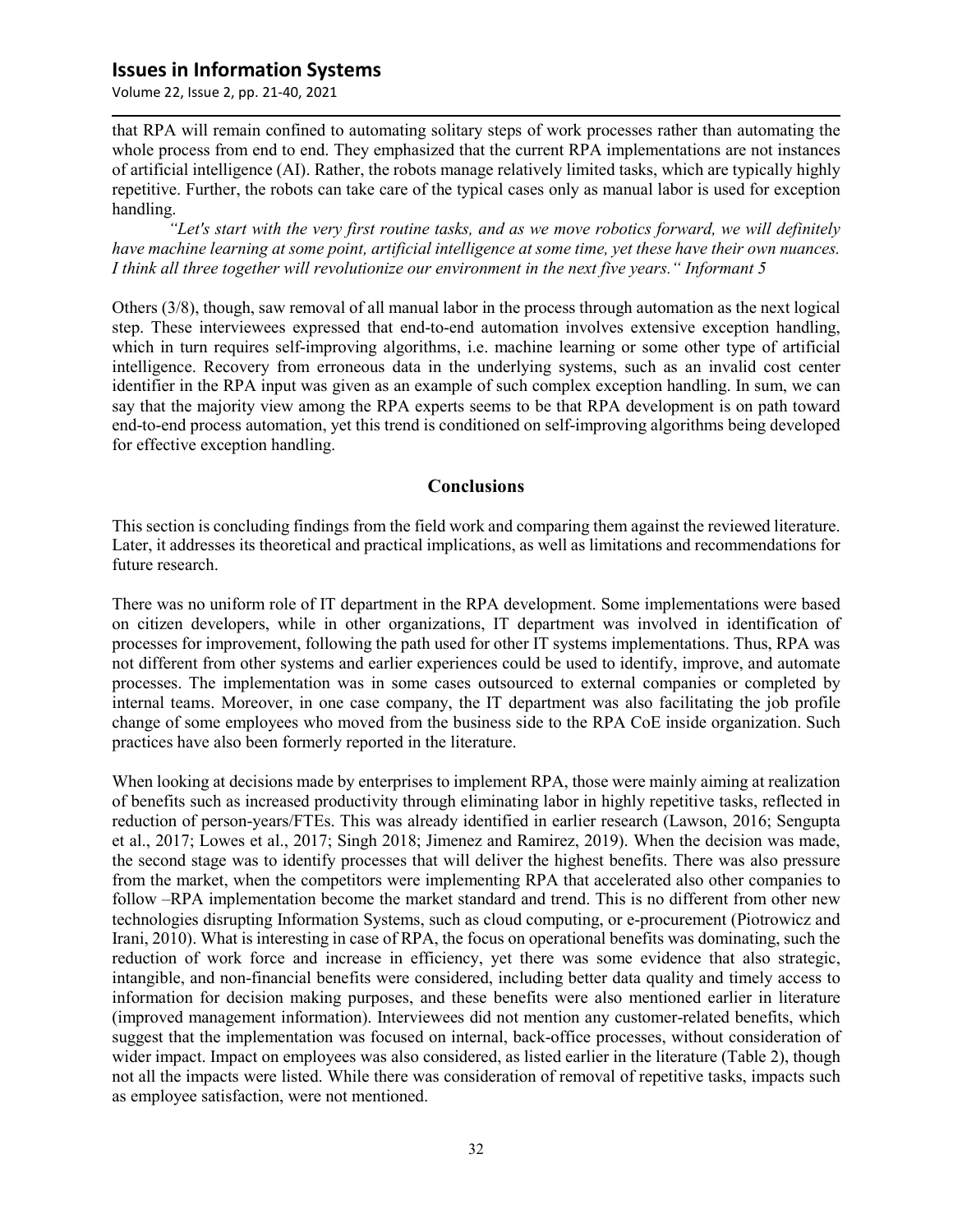Volume 22, Issue 2, pp. 21-40, 2021

Risks identified in the case companies were related to the level of RPA application. Organizations with minimal usage did not consider any risks, beyond typical technology functioning. Though the second group, more advanced users recognized increased dependence on the RPA, which was already mentioned in the literature. There was recognized problem of how to return to manual labor in case of technology failure, which again is not different to other systems. Similarly, as in case of benefits, there was little on strategic impact, for example on how robot malfunctioning will influence customer service or financial reporting. There is also different view of RPA among companies, while some are aiming at automating large part of the process soonest possible, whereas for others, RPA is a tool to support traditional workforce while automating repetitive tasks.

Our findings suggest that RPA is mainly perceived as an operational tool to automate and improve internal processes with little consideration of its strategic and external impact, including impact on customers and service quality. This is in line with the approach to the way of how benefits are calculated, looking mainly at savings on labor costs. As for main contributions to RPA theory, in contrast to cases previously reported in available literature, the key decision factors behind RPA deployments were operational benefits, with minor role of strategic, intangible, and non-financial aspects. As RPA become a disruptive technology, its strong impact on the global services market got identified in the decision factor of following the market trend and competitive pressure from other organizations that widely implemented RPA. Such dimension cannot be assessed as mature and efficient in the context of factors influencing IS evaluation (Piotrowicz and Cuthbertson, 2009). Conscious and productive implementation of RPA technology offers practical implications for decision makers that need to consider its impact on employees, commercials, and sustainable development goals of their organizations. The study offers practitioners aggregate insight onto the importance and role of benefits and risks driving RPA deployments that shall help them in the complex decision-making process.

Our investigation was limited by time, location, and the number of case companies where the research was conducted. It was strictly focused on the practical perspective of the aspects taken into consideration by business practitioners engaged in the decision-making process on RPA implementation at the enterprise. Thus, for the future research we recommend exploring how RPA is changing the market position of the company, influencing customer service, process quality, as well as the ability to change processes at request (how flexible can RPA be in management). Such problems could be explored using both case study, as well as quantitative, survey instruments. Moreover, in the context of demanding change management of RPA implementations having substantial impact on employees, it is also recommended to further explore the governance and effectiveness of communications related to RPA projects, as well as relations between software robots and humans forming 'hybrid workforce' together. There is also a question about regional, or sectoral differences, so the comparative, multi case study could be applied to analyze of how different organizations are approaching RPA.

#### **References**

- Aguirre, S. & Rodriguez, A. (2017). Automation of a business process using robotic process automation (RPA): A case study. In: J. Figueroa-García, E. López-Santana, J. Villa-Ramírez, R. Ferro-Escobar (Ed.) *Applied Computer Sciences in Engineering. WEA 2017 Communications in Computer and Information Science,* vol 742. Springer, Cham, 65-71.
- Aldin, L. & de Cesare, S. (2011). A literature review on business process modelling: New frontiers of reusability. *Enterprise Information Systems*, 5(3): 359-383.
- J. Villa-Ramírez, R. Ferro-Escobar. vol 742. Springer, Cham, 65-71.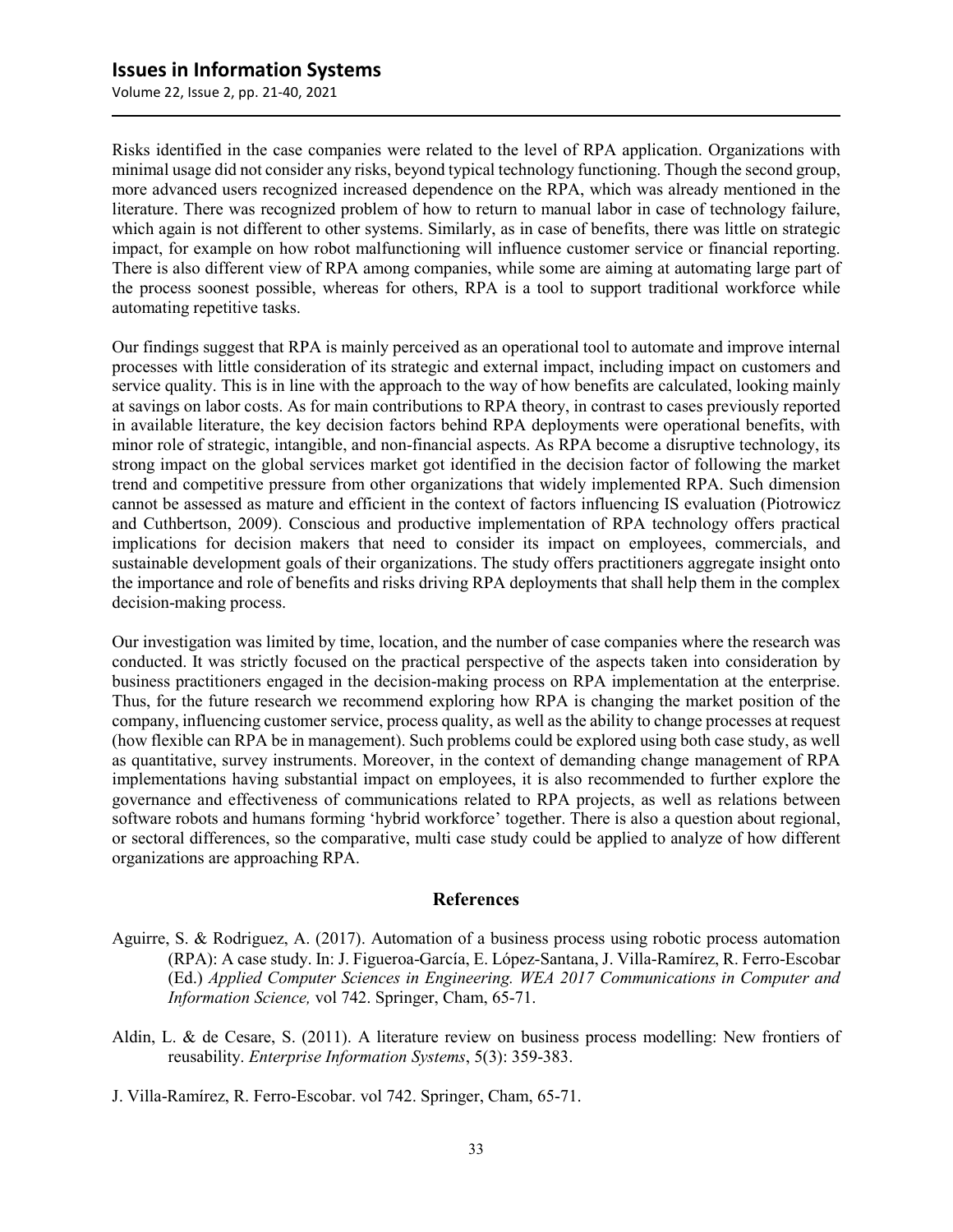- Anagnoste, S. (2018). Robotic Automation Process The operating system for the digital enter-prise" in *Proceedings of the International Conference on Business Excellence*, 12(1): 55-69
- Anthony Jnr, B. (2021) Managing digital transformation of smart cities through enterprise architecture a review and research agenda, *Enterprise Information Systems*, 15:3, 299-331
- Asatiani, A. & Penttinen. E. (2016). Turning robotic process automation into commercial success Case OpusCapita, *Journal of Information Technology Teaching Cases*, 6(2): 67-74.
- Afsarmanesh, H., Sargolzaei, M. & Shadi, M. (2015). Semi-automated software service integration in virtual organisations. *Enterprise Information Systems*, 9(5-6): 528-555.
- Barnett, G. (2015). Robotic process automation: adding to the process transformation toolkit. https://www.blueprism.com/uploads/resources/white-papers/RPA-Adding-to-the-processautomation-toolkit.pdf
- Battilana, J. & Lee, M. (2014). Advancing Research on Hybrid Organizing Insights from the Study of Social Enterprises. *The Academy of Management Annals*. 8(1): 397-441
- Beheshti, H. & Beheshti, C. (2010). Improving productivity and firm performance with enterprise resource planning. *Enterprise Information Systems*, 4(4): 445-472.
- Bhatnagar, N. (2020). Role of robotic process automation in pharmaceutical industries. In: A. Hassanien, A. Azar, T. Gaber, R. Bhatnagar, M. F. Tolba. (Eds.) The International Conference on Advanced Machine Learning Technologies and Applications (AM-LTA2019). AMLTA 2019. vol 921. Springer, Cham, 497-504.
- Blue Prism (2019). Software Robots: Introducing the Virtual Workforce. Retrieved June 12, 2021 from: [https://www.blueprism.com/about-us.](https://www.blueprism.com/about-us)
- Bowen, G. A. (2009). Document Analysis as a Qualitative Research Method, *Qualitative Research Journal*, 9(2): 27-40.
- Bygstad, B. (2016). Generative innovation: a comparison of lightweight and heavyweight IT, *Journal of Information Technology.* 32(2): 180–193.
- Byrne, D., Oliner, S. & Sischel, D. (2013) Department of Labor, Goldman Sachs Global Investment Research. Retrieved June 12, 2021 fro[m https://www.goldmansachs.com/reports](https://www.goldmansachs.com/reports)
- Brady, M. (1985). Artificial intelligence and robotics. *Artificial intelligence*, 26(1): 79-121.
- Capgemini (2020). Finnish RPA market survey, Retrieved June 12, 2021 from [https://www.capgemini.com/fi-en/events/findings-of-the-finnish-rpa-market-study-and-their](https://www.capgemini.com/fi-en/events/findings-of-the-finnish-rpa-market-study-and-their-implications-on-rpa-market-development/)[implications-on-rpa-market-development/](https://www.capgemini.com/fi-en/events/findings-of-the-finnish-rpa-market-study-and-their-implications-on-rpa-market-development/)
- Cewe, C., Koch, D. & Mertens, R. (2018). Minimal Effort Requirements Engineering for Robotic Process Automation with Test Driven Development and Screen Recording. In: E. Teniente and M. Weidlich (Eds.) BPM 2017 Workshops, LNBIP 308, Springer, 642–648.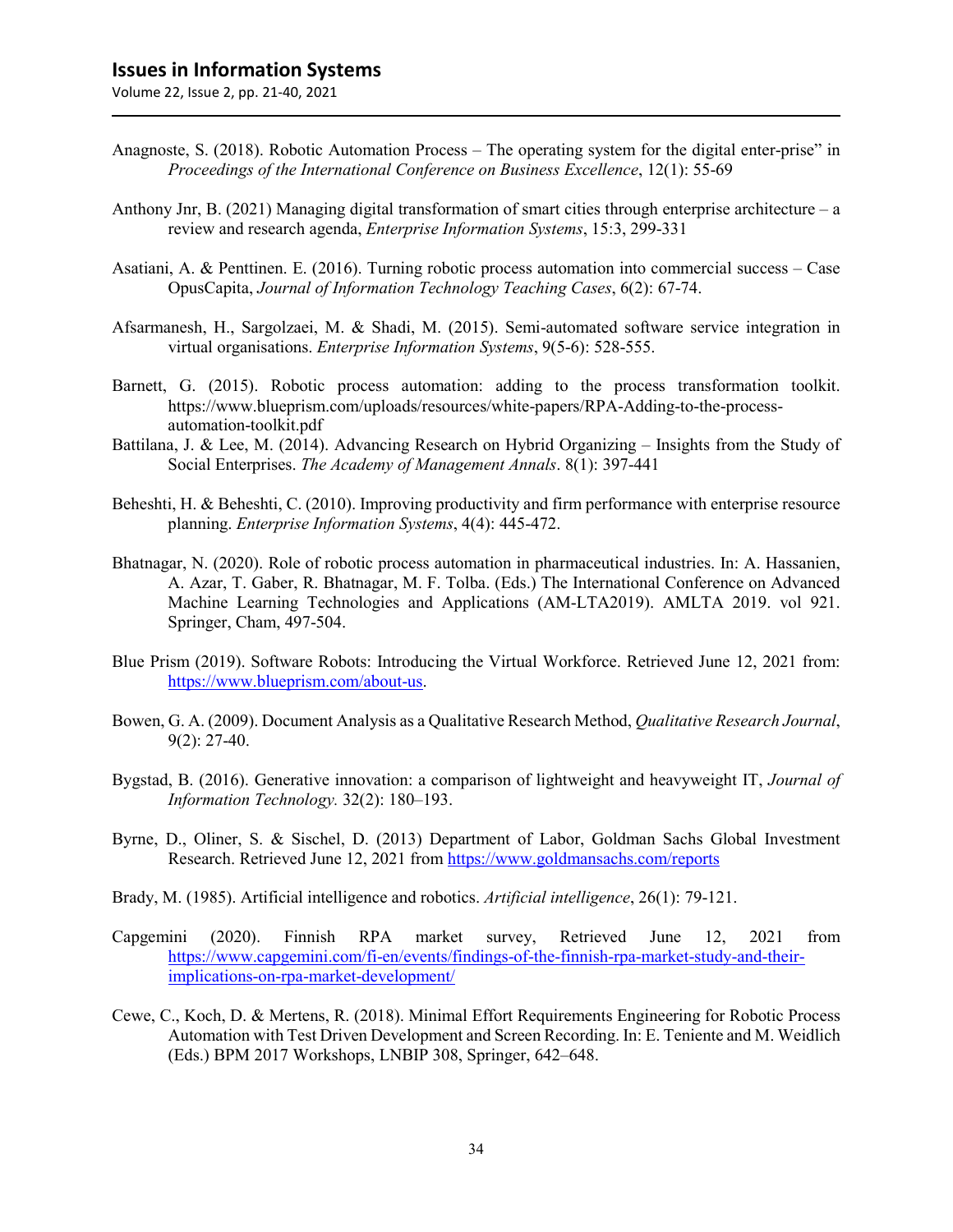- Cho, E. & Jung, Y. (2018), Consumers' understanding of autonomous driving, Information Technology & People, 31(5): 1035-1046.
- Davenport, T. H. & Kirby, J. (2015). Beyond Automation. Harward Business Review. 58-60. Retrieved June 12, 2021 from<https://hbr.org/2015/06/beyond-automation>
- Dimaggio, P. J., & Powell, W. W. (1983). The iron cage revisited: Institutional isomorphism and collective rationality in organizational fields. *American Sociological Review*, 48(2): 147-160.
- Dunlap, R. & Lacity, M. (2017). Resolving tussles in service automation deployments: service automation at Blue Cross Blue Shield North Carolina (BCBSNC), *Journal of Information Technology Teaching Cases.* 7(1): 29-34
- Fernandez, D. & Aman, A. (2018). Impacts of robotic process automation on global accounting services, *Asian Journal of Accounting and Governance*. 9, 123–132.
- Forrester (2017) The Forrester Wave™: Robotic Process Automation, Q1 2017 The 12 Providers That Matter Most and How They Stack Up, Forrester Research, Inc., Retrieved June 12, 2021 from [https://www.forrester.com/report/The+Forrester+Wave+Robotic+Process+Automation+Q1+2017](https://www.forrester.com/report/The+Forrester+Wave+Robotic+Process+Automation+Q1+2017/-/E-RES131182) [/-/E-RES131182](https://www.forrester.com/report/The+Forrester+Wave+Robotic+Process+Automation+Q1+2017/-/E-RES131182)
- Fung, H.P. (2014). Criteria, Use Cases and Effects of Information Technology Process Automation (ITPA). Advances in Robotics & Automation. 3,3. Retrieved June 12, 2021 from [https://papers.ssrn.com/sol3/papers.cfm?abstract\\_id=2588999](https://papers.ssrn.com/sol3/papers.cfm?abstract_id=2588999)
- Gnambs, T. & Appel, M. (2019). Are robots becoming unpopular? Changes in attitudes towards autonomous robotic systems in Europe. *Computers in Human Behavior*. 93, 53-61.
- Güner, E.O., Han, S., & Juell-Skielse, G. (2020). Robotic Process Automation as Routine Capability: A Literature Review. *Research Papers*. 153.
- Gregory, J. & Nussbaum, K. (1982). Race Against Time: Automation of the Office: An Analysis of the Trends In Office Automation And The Impact On The Office Workforce, *Office Technology and People,* 1(2), 197-236.
- Haliva, F. (2015) 3 Criteria to choosing the Right Process to Automate. Blog on KryonSystems. Retrieved June 12, 2021 from [http://blog.kryonsystems.com/rpa/3-criteria-to-choosing-the-right-process-to](http://blog.kryonsystems.com/rpa/3-criteria-to-choosing-the-right-process-to-automate)[automate](http://blog.kryonsystems.com/rpa/3-criteria-to-choosing-the-right-process-to-automate)
- Hallikainen, P., Bekkhus, R. & Pan, S. L. (2018). How OpusCapita used internal RPA capabilities to offer services to clients, *MIS Quarterly Executive*. 17(1): 41-52.
- Harmon, P. (2014) Business Process Change: A Business Process Management Guide for Managers and Process Professionals. 3rd Edition. Morgan Kaufman Publishers.
- Harrast, S. A. (2020). Robotic process automation in accounting systems*. Journal of Corporate Accounting & Finance,* 31(4), pp. 209-213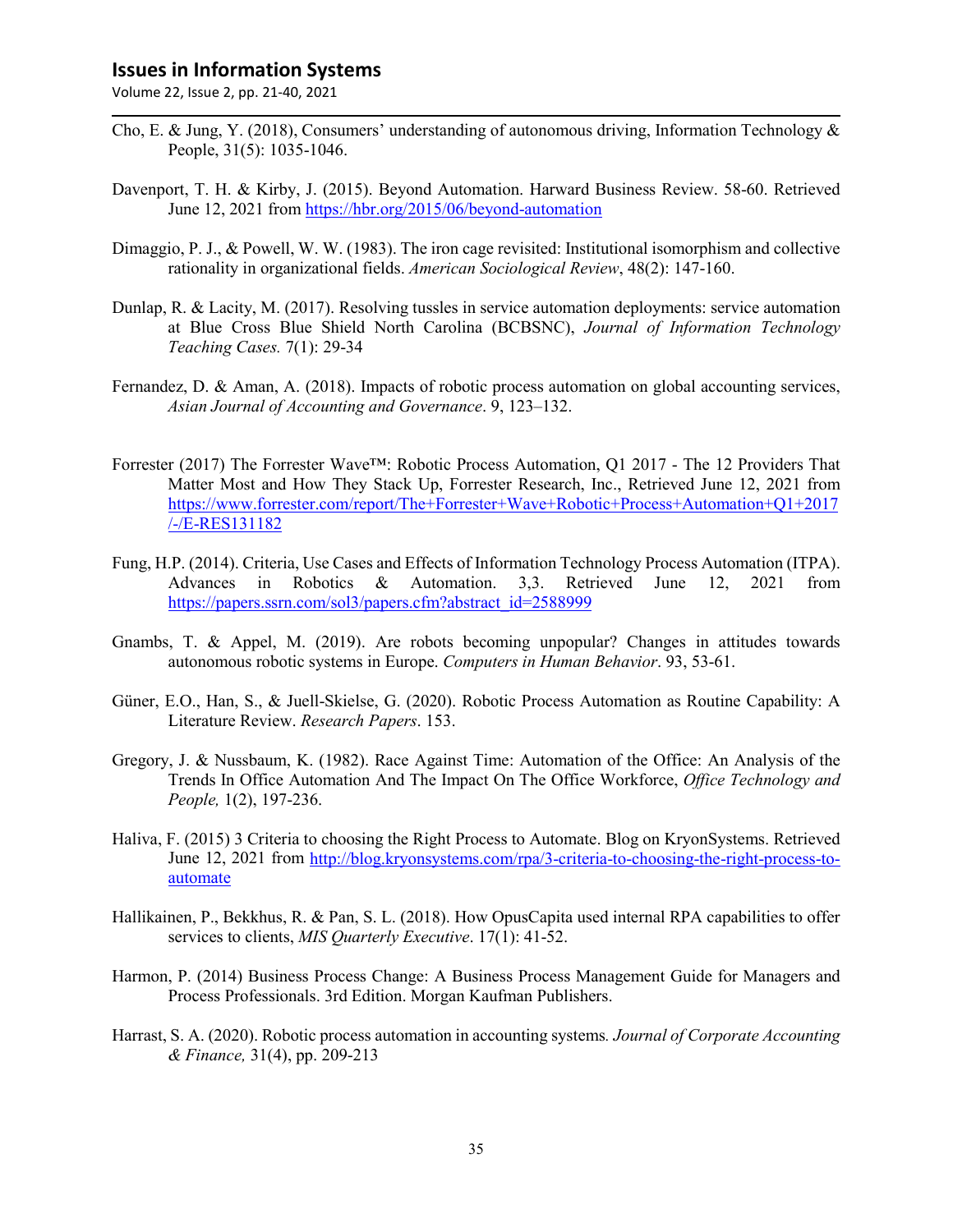- Hong, H., Yin, Y. & Chen, X. (2016). Ontological modelling of knowledge management for human– machine integrated design of ultra-precision grinding machine. *Enterprise Information Systems,* 10(9), 970-981.
- Horlacher, A. & Hess, T. (2016) What does a Chief Digital Officer do? Managerial tasks and roles of a new C-level position in the context of digital transformation, 49th Hawaii International Conference on System Sciences, Honolulu, HI, pp. 5126−5135.
- Issac, R., Muni, R & Desai, K. (2018). Delineated Analysis of Robotic Process Automation Tools. 1-5.
- Ivančić L., Suša V. D. and Vukšić V. (2019) Robotic Process Automation: Systematic Literature Review. In: Di Ciccio C. et al. (Eds) Business Process Management: Blockchain and Central and Eastern Europe Forum. BPM 2019. *Lecture Notes in Business Information Processing*, vol. 361. Springer, Cham
- Jeston, J. (2018) Business Process Management: Practical Guidelines to Successful Implementations, London ; New York : Routledge, Taylor & Francis Group
- Jimenez-Ramirez, A., Reijers, H. A., Barba, I., & Del Valle, C. (2019). A method to improve the early stages of the robotic process automation lifecycle In: P. Giorgini and B. Weber. (Eds.) Advanced Information Systems Engineering. 446–461.
- Jung, J., Badica, C., Nguyen, N. & Slowinski, R. (2015). Editorial: Semantic interoperability for automated enterprises. *Enterprise Information Systems*, 9(3), pp. 300-302.
- Kedziora, D. & Kiviranta, H.M. (2018) Digital sales value co-creation with robotic process automation (RPA) of the finance and accounting industry in Northern and Central Europe. *Management*, 13(2), 161-174.
- Kedziora, D. & Penttinen, E. (2020). Governance models for robotic process automation: The case of Nordea Bank. *Journal of Information Technology Teaching Cases*. 11(1): 20-29
- Kerremans M. (2019). Gartner market guide for process mining. Report G00353970. Gartner. Retrieved June 12, 2021 from [https://www.gartner.com/en/documents/3939836/market-guide-for-process](https://www.gartner.com/en/documents/3939836/market-guide-for-process-mining)[mining](https://www.gartner.com/en/documents/3939836/market-guide-for-process-mining)
- Kirchmer, M. (2017). Robotic Process Automation Pragmatic Solution or Dangerous Illusion? BTOES Insights (Business Transformation and Operational Excellence Summit Insights). Retrieved June 12, 2021 from [https://insights.btoes.com/risks-robotic-process-automation-pragmatic-solution-or](https://insights.btoes.com/risks-robotic-process-automation-pragmatic-solution-or-dangerous-illusion-0-0)[dangerous-illusion-0-0](https://insights.btoes.com/risks-robotic-process-automation-pragmatic-solution-or-dangerous-illusion-0-0)
- Kyle Jr., W.C. (1980). The distinction between inquiry and scientific inquiry and why high-school students should be cognizant of the distinction, *Journal of Research on Science Teaching*, (17:2): 123–130.
- Lacity, M. & Willcocks, L.P.: (2016) Robotic process automation at telefónica O2., *MISQ Executive*. 15,  $21 - 35$ .
- Lawson, E. (2016). The robots are here Meet your digital workforce. A Deloitte report. Retrieved June 12, 2021 from [https://www2.deloitte.com/content/dam/Deloitte/at/Documents/technology/2016](https://www2.deloitte.com/content/dam/Deloitte/at/Documents/technology/2016-deloitte-uk-robots-are-here-digital-workforce.pdf) [deloitte-uk-robots-are-here-digital-workforce.pdf](https://www2.deloitte.com/content/dam/Deloitte/at/Documents/technology/2016-deloitte-uk-robots-are-here-digital-workforce.pdf)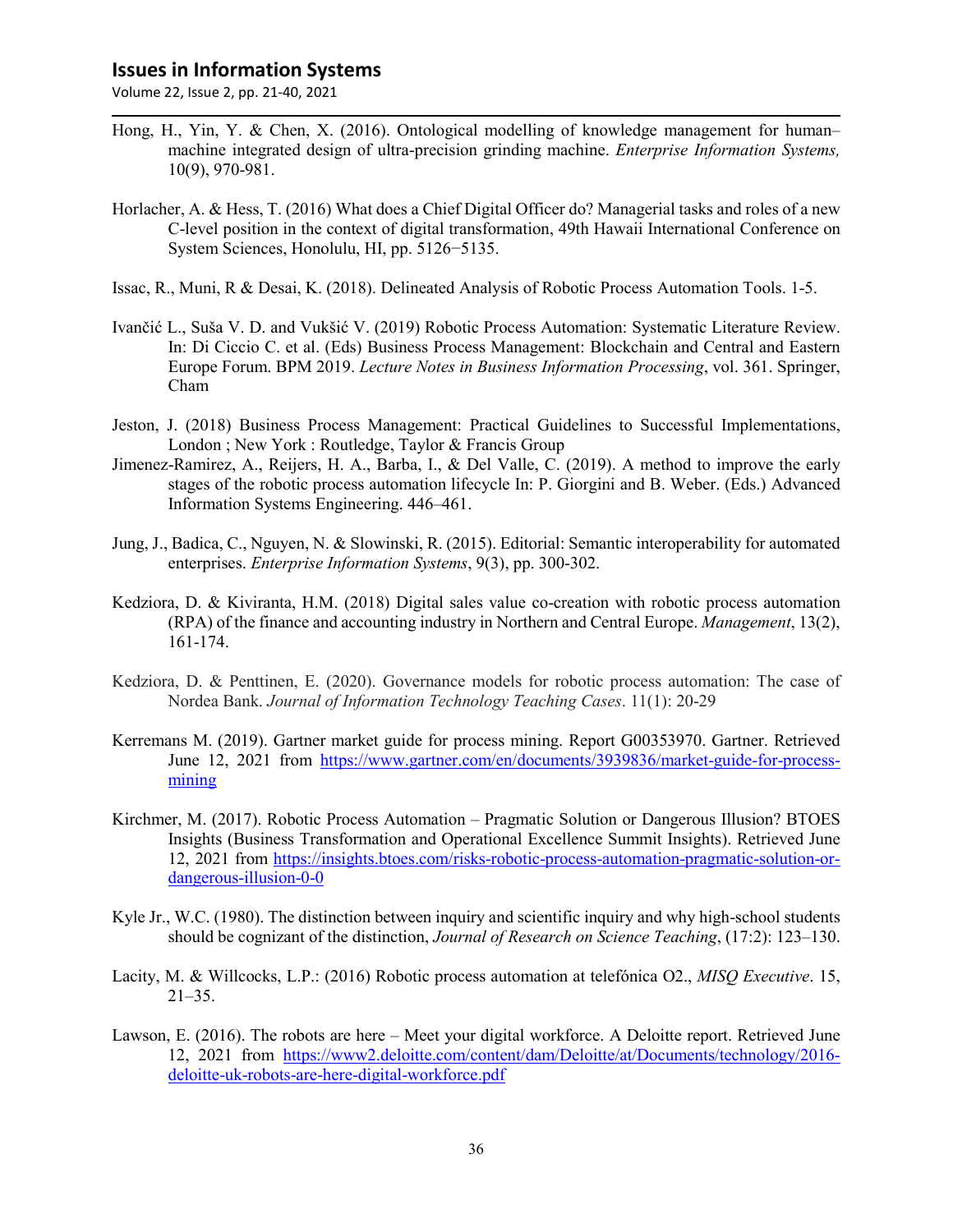- Lennerfors, T., Fors, P. & van Rooijen, J. (2015). ICT and environmental sustainability in a changing society: The view of ecological World Systems Theory, *Information Technology & People*, 28(4): 758-774.
- Leno, V., Dumas, M., Maggi, F.M. & La Rosa, M. (2018). Multi-perspective process model discovery for robotic process automation, *CEUR Workshop Proceedings*. 37-45.
- Leopold, H., van der Aa, H. & Reijers H.A. (2018). Identifying candidate tasks for robotic process automation in textual process descriptions. In: J. Gulden et al. (Eds.) Enterprise, Business-Process and Information Systems Modeling. BPMDS 2018, Lecture Notes in Business Information Processing, 318. 67–81.
- Lhuer, X. & Willcocks, L. (2017). The value of robotic process automation. Interview. McKinsey&Company. Retrieved June 12, 2021 from [https://www.mckinsey.com/industries/financial-services/our-insights/the-value-of-robotic](https://www.mckinsey.com/industries/financial-services/our-insights/the-value-of-robotic-process-automation)[process-automation](https://www.mckinsey.com/industries/financial-services/our-insights/the-value-of-robotic-process-automation)
- Lowes, P., Cannata, F., Chitre, S. & Barkham, J. (2017). Automate this. The business leader's guide to robotic and intelligent automation. Deloitte. Retrieved June 12, 2021 from [https://www2.deloitte.com/content/dam/Deloitte/us/Documents/process-and-operations/us-sdt](https://www2.deloitte.com/content/dam/Deloitte/us/Documents/process-and-operations/us-sdt-process-automation.pdf)[process-automation.pdf](https://www2.deloitte.com/content/dam/Deloitte/us/Documents/process-and-operations/us-sdt-process-automation.pdf)
- Luukkonen, I., Mykkänen, J., Itälä, T., Savolainen, S. & Tamminen, M. (2012). Toiminnan ja prosessien mallintaminen. Tasot, näkökulmat ja esimerkit. Itä-Suomen yliopisto ja Aaltoyliopisto. Retrieved June 12, 2021 from [http://epublications.uef.fi/pub/urn\\_isbn\\_978-952-61-0697-7/urn\\_isbn\\_978-](http://epublications.uef.fi/pub/urn_isbn_978-952-61-0697-7/urn_isbn_978-952-61-0697-7.pdf) [952-61-0697-7.pdf](http://epublications.uef.fi/pub/urn_isbn_978-952-61-0697-7/urn_isbn_978-952-61-0697-7.pdf)
- Lyu, H. & Zhang, Z. (2017). Incentives for knowledge sharing: Impact of organisational culture and information technology. Enterprise Information Systems, 11(9): 1416-1435.
- Madakam, S., Holmukhe, R. M., & Jaiswal, D.K. (2019) The Future Digital Work Force: Robotic Process Automation (RPA*). JISTEM - Journal of Information Systems and Technology Managements*, 16, 1-16
- Martinsuo, M. & Blomqvist, M. (2010) Prosessien mallintaminen osana toiminnan kehittämistä. Tampere: Tampereen teknillinen yliopisto. 6-15 Retrieved June 12, 2021 from: [https://tutcris.tut.fi/portal/fi/publications/prosessien-mallintaminen-osana-toiminnan](https://tutcris.tut.fi/portal/fi/publications/prosessien-mallintaminen-osana-toiminnan-kehittamista(0fcee334-b120-4b28-9433-c996a0d24657).html)[kehittamista\(0fcee334-b120-4b28-9433-c996a0d24657\).html](https://tutcris.tut.fi/portal/fi/publications/prosessien-mallintaminen-osana-toiminnan-kehittamista(0fcee334-b120-4b28-9433-c996a0d24657).html)
- May, C. R., Mair, F., Finch, T., MacFarlane, A., Dowrick, C., Treweek, S., & Murray, E. (2009). Development of a theory of implementation and integration: Normalization process theory, *Implementation Science*, 4. 1-29.
- Merriam, E. & Tisdell, J. (2015). Qualitative Research: A Guide to Design and Implementation, 4th Edition, Jossey-Bass, Wiley
- Mingers, J. (2001). Combining IS Research Methods: Towards a Pluralist Methodology. *Information systems research,* 12(3): 240–260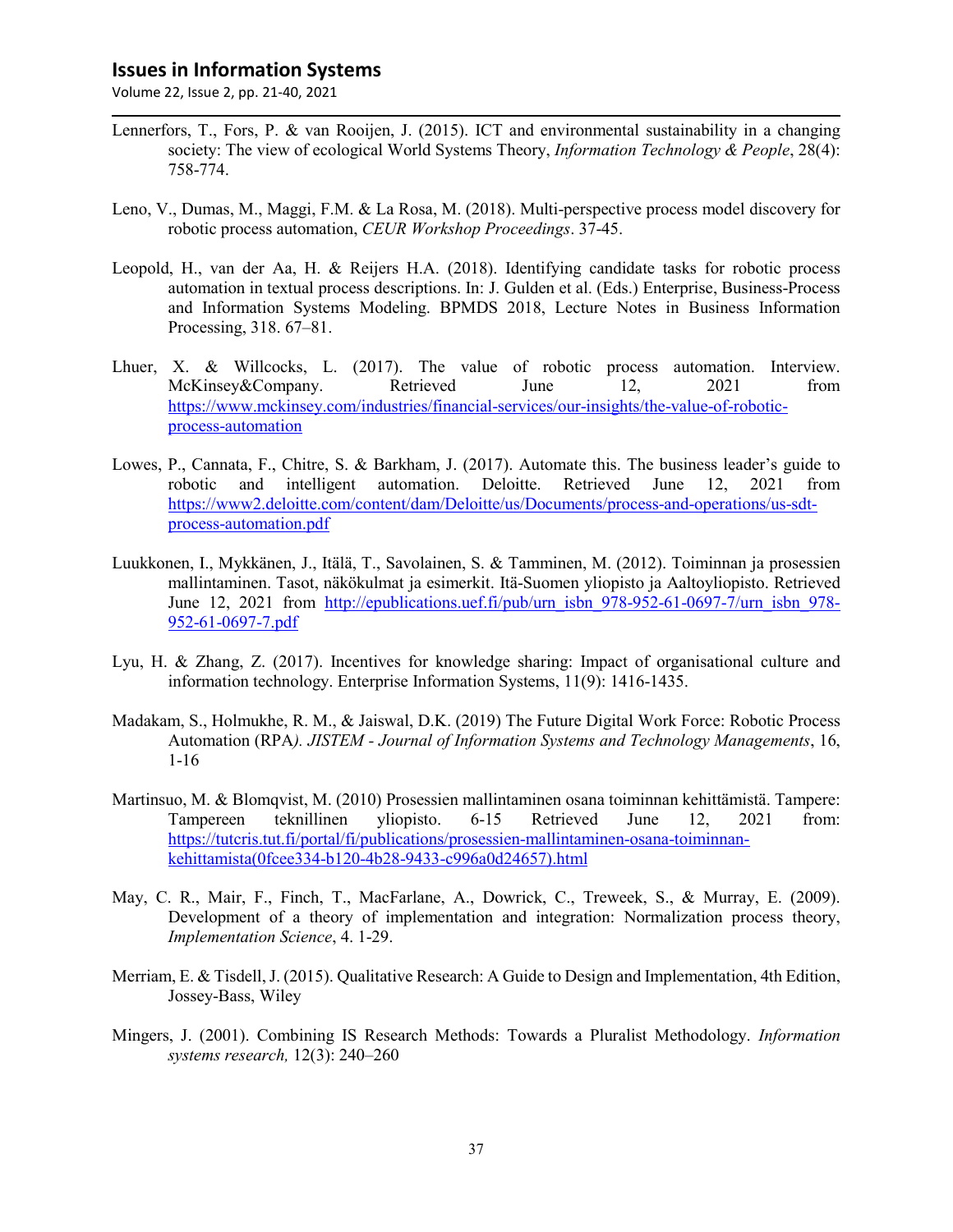- Nominacher, B. (2018). Process Mining and Robotic Process Automation Working As A Team. Article. E-3 Magazine International. Retrieved June 12, 2021 from [https://e3zine.com/2018/02/07/process](https://e3zine.com/2018/02/07/process-mining-robotic-process-automation-rpa/)[mining-robotic-process-automation-rpa/](https://e3zine.com/2018/02/07/process-mining-robotic-process-automation-rpa/)
- Orlikowski, W.J. & Baroudi, J.J. (1991). Studying information technology in organizations: research approaches and assumptions. *Information Systems Research*, 2(1): 1-28.
- Ostdick, N. (2016). The Evolution of RPA: Past, Present, and Future. Ac Retrieved June 12, 2021 from: <https://www.uipath.com/blog/the-evolution-of-rpa-past-present-and-future>
- Patil, S., Mane, V. & Patil, P. (2019). Social Innovation in Education System by using Robotic Process Automation (RPA) International *Journal of Innovative Technology and Exploring Engineering* 8(11): 3757-3760.
- Piao, C., Han, X. & Wu, H. (2010). Research on e-commerce transaction networks using multi-agent modelling and open application programming interface*. Enterprise Information Systems*, 4(3): 329- 353.
- Piotrowicz, W. & Kedziora, D. (2018). Outsourcing of Information Technology and Business Processes in Poland: Motivations and Environmental Factors, *Managing Global Transitions* 16(4): 307–333.
- Piotrowicz, W. & Irani, Z. (2010). Analysing B2B electronic procurement benefits Information Systems perspective. *Journal of Enterprise Information Management*, 23(4): 559 – 579
- Piotrowicz, W. & Cuthbertson R,  $(2009)$ . Sustainability new dimension in information systems evaluation. *Journal of Enterprise Information Management* 22(5): 492-503
- PwC. (2017). Robotic process automation: A primer for internal audit professionals. Retrieved June 12, 2021 from [https://www.pwc.com/us/en/risk-assurance/publications/assets/pwc-robotics-process](https://www.pwc.com/us/en/risk-assurance/publications/assets/pwc-robotics-process-automation-a-primer-for-internal-audit-professionals-october-2017.pdf)[automation-a-primer-for-internal-audit-professionals-october-2017.pdf](https://www.pwc.com/us/en/risk-assurance/publications/assets/pwc-robotics-process-automation-a-primer-for-internal-audit-professionals-october-2017.pdf)
- Rajesh, K.V.N., Ramesh, K.V.N. & H. Rao (2018). Robotic Process Automation: A Death knell to deadend jobs? *CSI Communications-Knowledge Digest for IT Community*. 42(3): 10-14
- Ranerup, A. & Henriksen H. Z. (2019). Value positions viewed through the lens of automated decisionmaking: The case of social services. *Government Information Quarterly*. 36(4)
- Ratia, M., Myllärniemi, J. & Helander, N. (2018). Robotic process automation creating value by digitalizing work in the private healthcare? In: *Proceedings of the 22Nd International Academic Mindtrek Conference, Mindtrek*. 222–227.
- Reuters (2018): Robotic Process Automation (RPA) Market 2018 Key Highlights, Future Opportunities, Industry Trends, Share, Development Policies and Future Growth
- Schmitz, M., Dietze, C. & Czarnecki, C. (2019). Enabling digital transformation through robotic process automation at Deutsche Telekom. In: N. Urbach, M. Röglinger (Eds). Digitalization Cases: How Organisations Rethink Their Business for the Digital Age, Management for Professionals. Springer International Publishing, Cham, 15–33.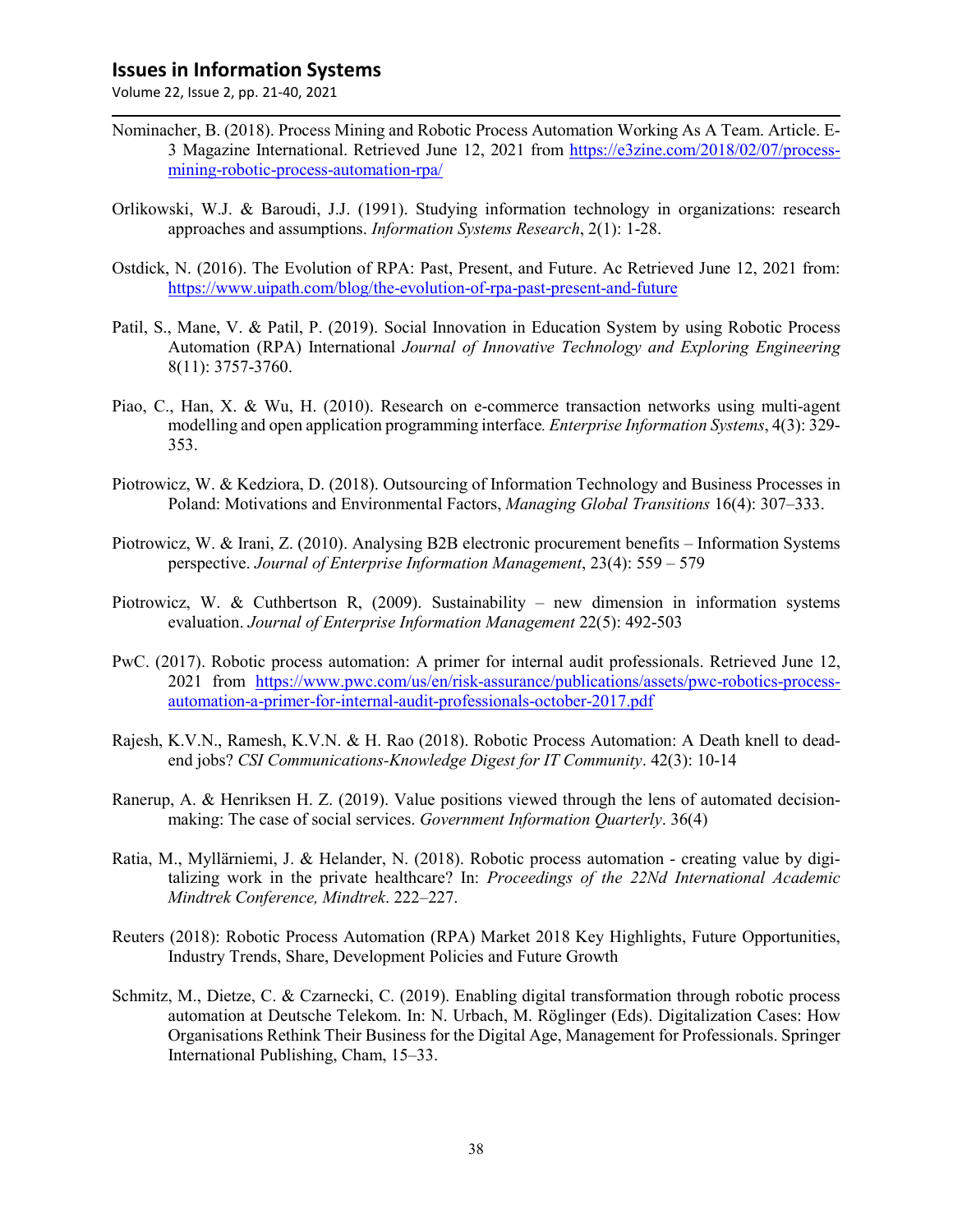- Seasongood, S. (2017) Not just for the assembly line: A Case for Robotics in Accounting and Finance. Financial Executives International. Retrieved June 12, 2021 from [https://www.financialexecutives.org/Topics/Technology/Not-Just-for-the-Assembly-Line-A-](https://www.financialexecutives.org/Topics/Technology/Not-Just-for-the-Assembly-Line-A-Case-for-Robotic.aspx)[Case-for-Robotic.aspx](https://www.financialexecutives.org/Topics/Technology/Not-Just-for-the-Assembly-Line-A-Case-for-Robotic.aspx)
- Sengupta, R., Mehta, R. & Dadu, A. (2017). The Digital Workforce is here Understanding and Exploring Robotic Process Automation (RPA). Deloitte. Retrieved June 12, 2021 from: [https://www2.deloitte.com/content/dam/Deloitte/in/Documents/strategy/in-strategy-innovation](https://www2.deloitte.com/content/dam/Deloitte/in/Documents/strategy/in-strategy-innovation-rpa-digital-workforce-noexp.pdf)[rpa-digital-workforce-noexp.pdf](https://www2.deloitte.com/content/dam/Deloitte/in/Documents/strategy/in-strategy-innovation-rpa-digital-workforce-noexp.pdf)
- Shelke, M. (2018). RPA with Process Mining. vElement. Retrieved June 12, 2021 from <https://velement.io/rpa-with-process-mining/>
- Shehata, G.M., & Montash, M.A. (2019), Driving the internet and e-business technologies to generate a competitive advantage in emerging markets: Evidence from Egypt, *Information Technology & People,* 33(2), pp. 389-423.
- Šimek, D. & Šperka, R. (2019). How robot/human orchestration can help in an HR department: A case study from a pilot implementation. *Organizacija*. 52, 204-217.
- Singh, D. (2018). Countdown to Digital Workforce: An evolution of RPA. Webinar. Techgig. Retrieved June 12, 2021 from [https://www.techgig.com/webinar/Countdown-to-Digital-Workforce-An](https://www.techgig.com/webinar/Countdown-to-Digital-Workforce-An-evolution-of-RPA-1244)[evolution-of-RPA-1244](https://www.techgig.com/webinar/Countdown-to-Digital-Workforce-An-evolution-of-RPA-1244)
- Slaby, J. (2012). Robotic automation emerges as a threat to traditional low-cost outsourcing. Retrieved June 12, 2021 from://www.horsesforsources.com/wp-content/uploads/2016/06/RS-1210\_Roboticautomation-emerges-as-a-threat-060516.pdf
- Suri V.K., Elia M. & van Hillegersberg J. (2017). Software bots the next frontier for shared ser-vices and functional excellence. In: I. Oshri, J. Kotlarsky, L. Willcocks (Eds.) Global Sourcing of Digital Services: Micro and Macro Perspectives. Global Sourcing by Lecture Notes in Business Information Processing, Springer, Cham, vol 306. 81-94.
- Ström, T. (2017). Ohjelmistorobotiikka yrityksen prosessien kehittämisessä Santander Consumer Finance Oy. Retrieved June 12, 2021 from [https://www.theseus.fi/bitstream/handle/10024/139524/Strom\\_Tomas.pdf?sequence=1](https://www.theseus.fi/bitstream/handle/10024/139524/Strom_Tomas.pdf?sequence=1)
- Swanson, E. B. (2019). Technology as routine capability, *MIS Quarterly,* 43(3): 1007-1024.
- Syed, R., Suriadi, S., Adams, M., Bandara, W., Leemans, S. J. J., Ouyang, C., ter Hofstede, A. H. M., van de Weerd, I., Thandar Wynn, M. & Reijers, H. A. (2020). Robotic process automation: contemporary themes and challenges. *Computers in Industry,*115(1), pp. 1-15.
- Tang, Y., Xiong, J., Becerril-Arreola, R. & Iyer, L. (2019), Ethics of blockchain: A framework of technology, applications, impacts, and research directions, *Information Technology & People*, 33(2), 602-632.
- Tuisku, O., Pekkarinen, S., Hennala, L. & Melkas, H. (2019), Robots do not replace a nurse with a beating heart: The publicity around a robotic innovation in elderly care, *Information Technology & People,* 32(1), 47-67